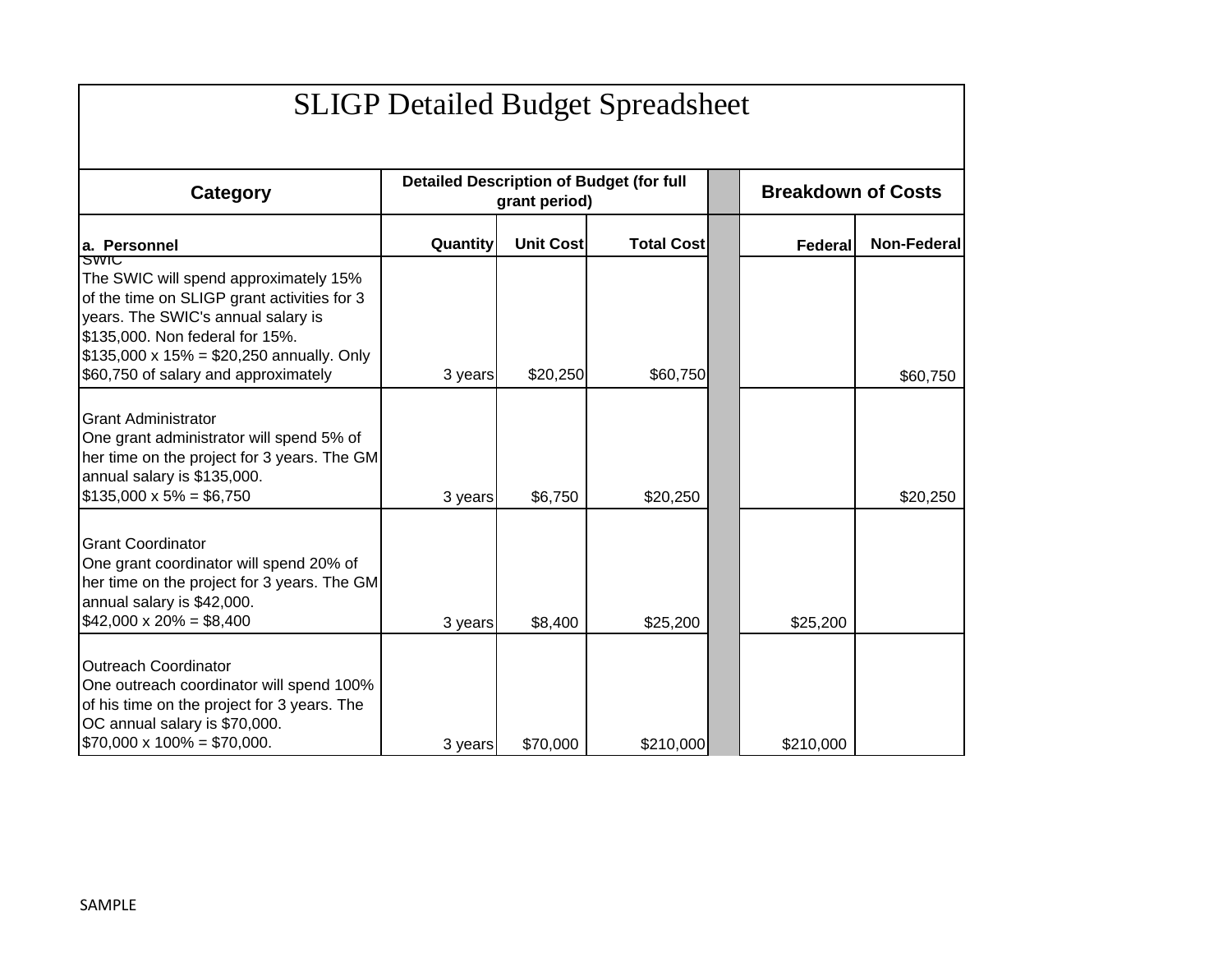| b. Fringe Benefits                                                                                                                                                                                                   | Quantity | <b>Unit Cost</b> | <b>Total Cost</b> | Federal   | <b>Non-Federal</b> |
|----------------------------------------------------------------------------------------------------------------------------------------------------------------------------------------------------------------------|----------|------------------|-------------------|-----------|--------------------|
| <b>Total Personnel</b>                                                                                                                                                                                               |          |                  | \$1,141,200       | \$820,200 | \$321,000          |
| Program Manager<br>One planner will spend 100% of his time<br>on the project for 3 years. The planner<br>annual salary is \$115,000.<br>$$115,000 \times 100\% = $115,000.$                                          | 3 years  | \$115,000        | \$345,000         | \$345,000 |                    |
| $$80,000 \times 100\% = $80,000.$                                                                                                                                                                                    | 3 years  | \$80,000         | \$240,000         |           | \$240,000          |
| <b>Technology Specialist</b><br>One technology specialist will spend 100%<br>of his time on the project for 3 years. The<br>technology specialist annual salary is<br>\$80,000.                                      |          |                  |                   |           |                    |
| <b>Technology Specialist</b><br>One technology specialist will spend 100%<br>of his time on the project for 3 years. The<br>technology specialist annual salary is<br>\$80,000.<br>$$80,000 \times 100\% = $80,000.$ | 3 years  | \$80,000         | \$240,000         | \$240,000 |                    |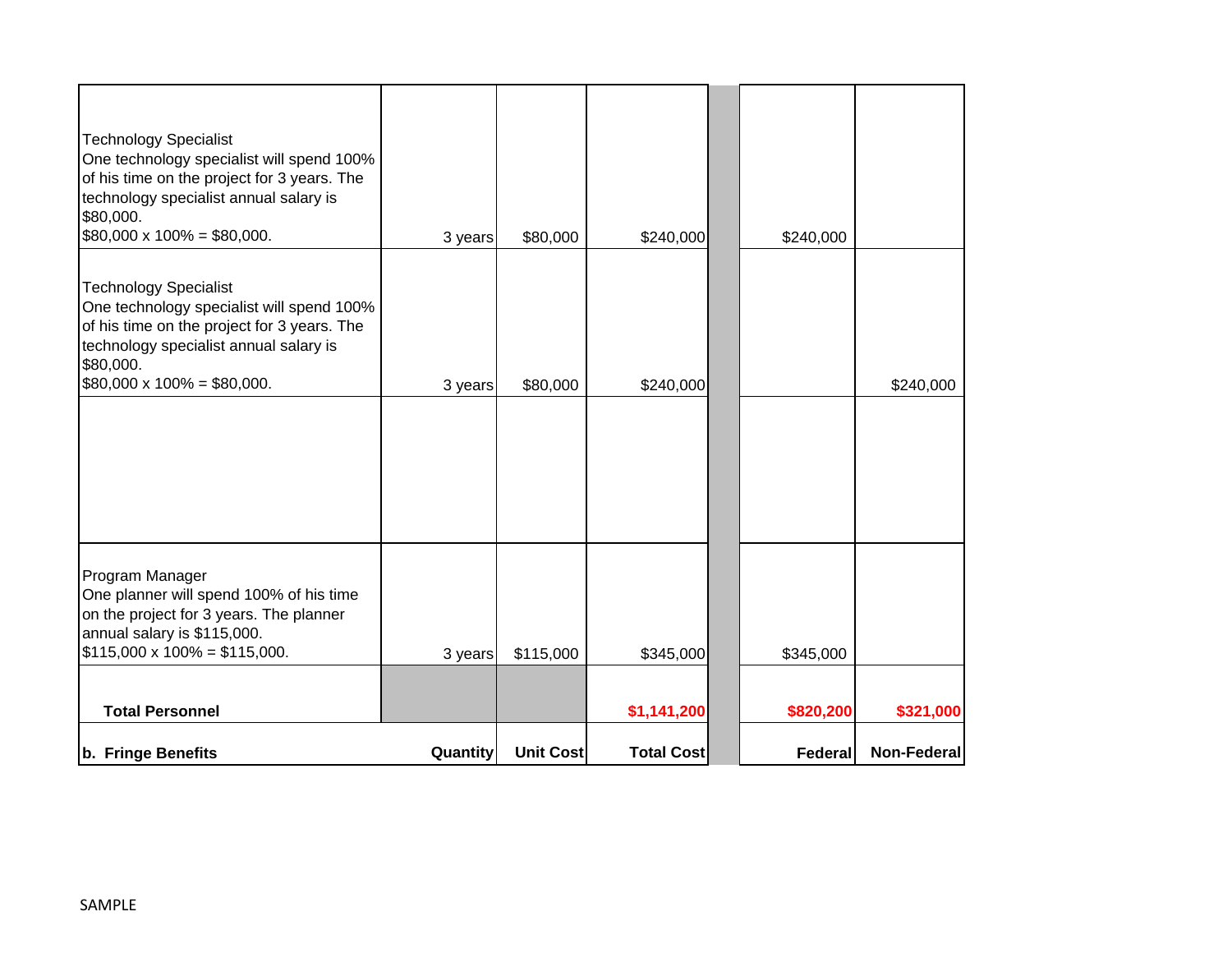| c. Travel                                                                                                                                                                                                                                                                                                                                                                                                                                                                  | Quantity | <b>Unit Cost</b> | <b>Total Cost</b> | <b>Federal</b> | <b>Non-Federal</b> |
|----------------------------------------------------------------------------------------------------------------------------------------------------------------------------------------------------------------------------------------------------------------------------------------------------------------------------------------------------------------------------------------------------------------------------------------------------------------------------|----------|------------------|-------------------|----------------|--------------------|
| <b>Total Fringe Benefits</b>                                                                                                                                                                                                                                                                                                                                                                                                                                               |          |                  | \$445,460.00      | \$328,080.00   | \$117,380.00       |
| Program Manager Fringe is calculated at<br>40% of the salary allocated to SLIGP<br>(\$115,000).                                                                                                                                                                                                                                                                                                                                                                            | 3 years  | \$46,000         | \$138,000         | \$138,000      | \$0                |
| Technology Specialist Fringe is calculated<br>at 40% of the salary allocated to SLIGP<br>(\$80,000).                                                                                                                                                                                                                                                                                                                                                                       | 3 years  | \$32,000         | \$96,000          | \$0            | \$96,000           |
| <b>Technology Specialist Fringe is calculated</b><br>at 40% of the salary allocated to SLIGP<br>(\$80,000).                                                                                                                                                                                                                                                                                                                                                                | 3 years  | \$32,000         | \$96,000          | \$96,000       | \$0                |
| Outreach Coordinator Fringe is calculated<br>at 40% of the salary allocated to SLIGP<br>(\$70,000).                                                                                                                                                                                                                                                                                                                                                                        | 3 years  | \$28,000         | \$84,000          | \$84,000       | \$0                |
| Grant Coordinator Fringe is calculated at<br>40% of the salary allocated to SLIGP<br>(\$8,400).                                                                                                                                                                                                                                                                                                                                                                            | 3 years  | \$3,360          | \$10,080          | \$10,080       | \$0                |
| Grant AdministratorFringe is calculated at<br>40% of the salary allocated to SLIGP<br>(\$6,750).                                                                                                                                                                                                                                                                                                                                                                           | 3 years  | \$2,700          | \$8,100           | \$0            | \$8,100            |
| <b>SWIC</b><br>The SWIC will spend approximately 15%<br>of the time on SLIGP grant activities for 3<br>years. The SWIC's annual salary is<br>\$135,000. Non federal for 15%.<br>$$135,000 \times 15\% = $20,250$ annually. Only<br>\$60,750 of salary and approximately<br>21.86% in benefits will be used as non<br>federal match. Employee does not elect<br>several state benefit options, therefore<br>benefit calculation is reduced. He is retired<br>from military. | 3 years  | \$4,427          | \$13,280          | \$0            | \$13,280           |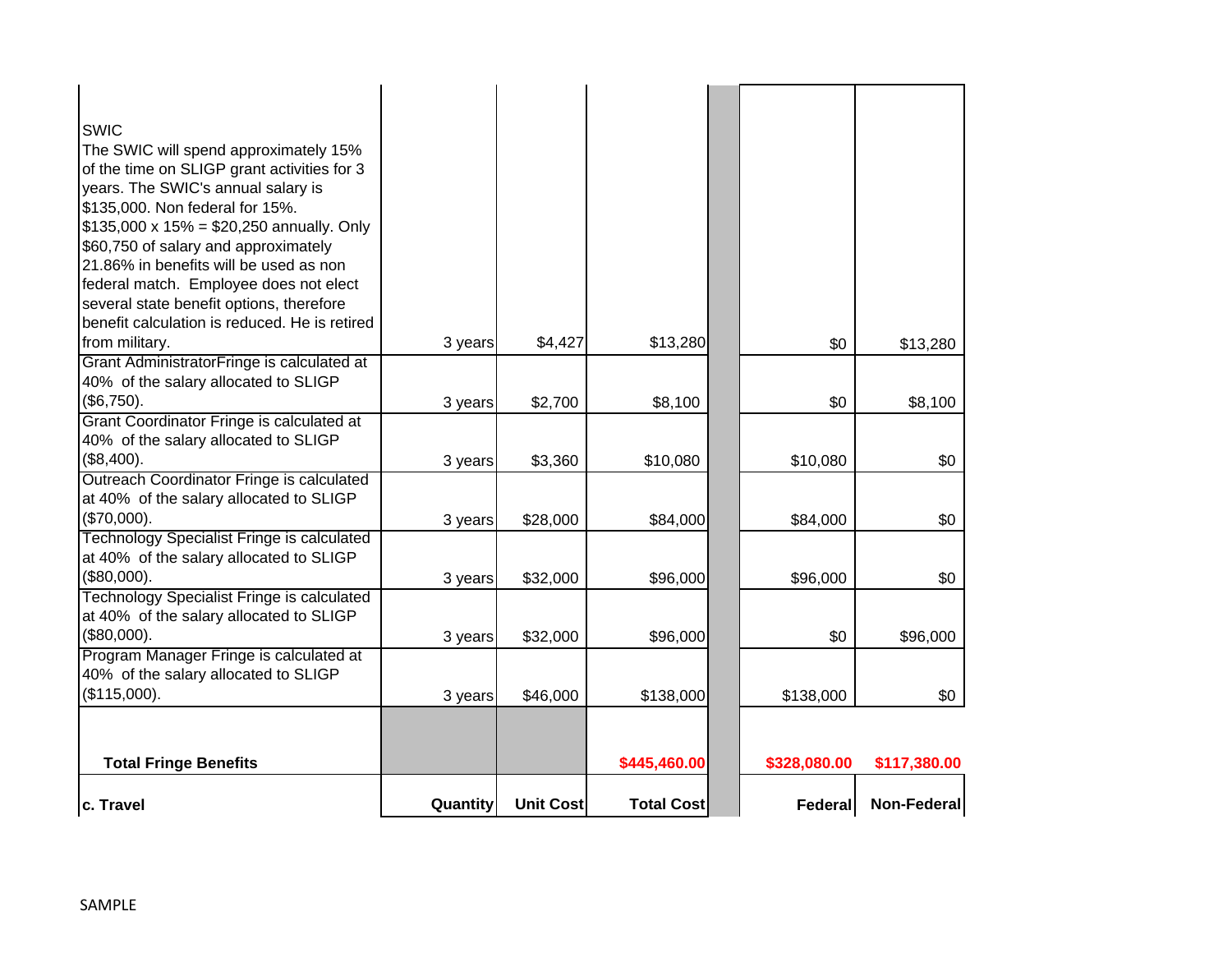| d. Equipment                                                                                                                                                                                                                                                                                                                                             | Quantity | <b>Unit Cost</b> | <b>Total Cost</b> | Federal  | Non-Federal |
|----------------------------------------------------------------------------------------------------------------------------------------------------------------------------------------------------------------------------------------------------------------------------------------------------------------------------------------------------------|----------|------------------|-------------------|----------|-------------|
| <b>Total Travel</b>                                                                                                                                                                                                                                                                                                                                      |          |                  | \$73,416          | \$42,216 | \$31,200    |
| <b>Travel for Regional and National Meetings</b><br>with FirstNet 10 individuals will attend 8<br>meetings Airfare is estimated at<br>\$400/ticket; hotel is estimated at<br>\$140/night for two nights; per diem is<br>estimated at \$50/day for two days, for a<br>total of \$780/trip. (Staff will car pool. Not<br>calculated on a per person basis. | 80 trips | \$780            | \$62,400          | \$31,200 | \$31,200    |
| Mileage for Working Group Meetings<br>8 individuals traveling 200 miles roundtrip<br>for 27 meetings; cost per mile is based on<br>state mileage rates                                                                                                                                                                                                   | 21600    | \$0.51           | \$11,016          | \$11,016 | \$0         |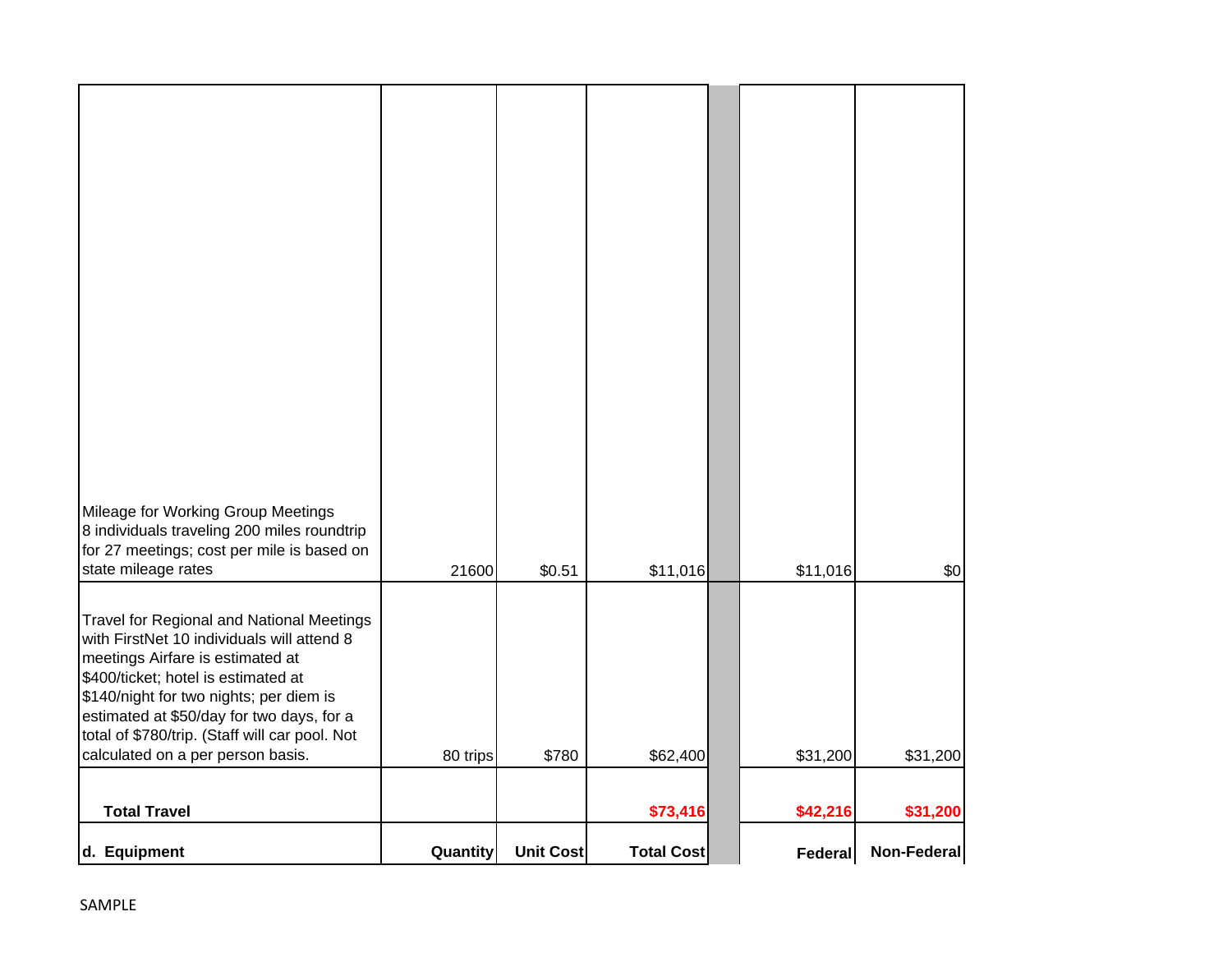| N/A                                                                                                                                                                                                                      | 0                                       | \$0              | \$0               | \$0            |                    |
|--------------------------------------------------------------------------------------------------------------------------------------------------------------------------------------------------------------------------|-----------------------------------------|------------------|-------------------|----------------|--------------------|
| <b>Total Equipment</b>                                                                                                                                                                                                   |                                         |                  | \$0               | \$0            | \$0                |
| e. Supplies                                                                                                                                                                                                              | Quantity                                | <b>Unit Cost</b> | <b>Total Cost</b> | <b>Federal</b> | <b>Non-Federal</b> |
| Printer                                                                                                                                                                                                                  | 1                                       | \$4,439          | \$4,439           | \$4,439        |                    |
| <b>Office Supplies</b><br>budgeted at \$100/month for 3 years                                                                                                                                                            | 36 months                               | \$100            | \$3,600           | \$3,600        |                    |
| Laptops with software                                                                                                                                                                                                    | 3                                       | \$1,500          | \$4,500           | \$4,500        |                    |
| <b>Total Supplies</b>                                                                                                                                                                                                    |                                         |                  | \$12,539          | \$12,539       | \$0                |
| f. Contractual                                                                                                                                                                                                           | Quantity                                | <b>Unit Cost</b> | <b>Total Cost</b> | <b>Federal</b> | <b>Non-Federal</b> |
| <b>Consultant Services for project</b><br>management, technical assistance,<br>website development/maintenance, assist<br>with education and outreach, and<br>documentation. - Phase 1 (50%)                             | 2303.50 hours<br>(50% of 4607<br>hours) | \$150            | \$345,525         | \$345,525      |                    |
| Consultant Services for project<br>management, technical assistance, data<br>analysis, website<br>development/maintenance, assist with<br>education and outreach, documentation,<br>and data collection. - Phase 2 (50%) | 2303.50 hours<br>(50% of 4607<br>hours) | \$150            | \$345,525         | \$345,525      |                    |
| SCIP update to incorporate broadband<br>initiative.                                                                                                                                                                      | 146.91 hrs.                             | \$150            | \$22,036          | \$22,036       |                    |
| <b>Total Contractual</b>                                                                                                                                                                                                 |                                         |                  | \$713,086         | \$713,086      | \$0                |
| g. Construction                                                                                                                                                                                                          | Quantity                                | <b>Unit Cost</b> | <b>Total Cost</b> | <b>Federal</b> | <b>Non-Federal</b> |
| N/A                                                                                                                                                                                                                      |                                         |                  | \$0               |                |                    |
| <b>Total Construction</b>                                                                                                                                                                                                |                                         |                  | \$0               | \$0            | \$0                |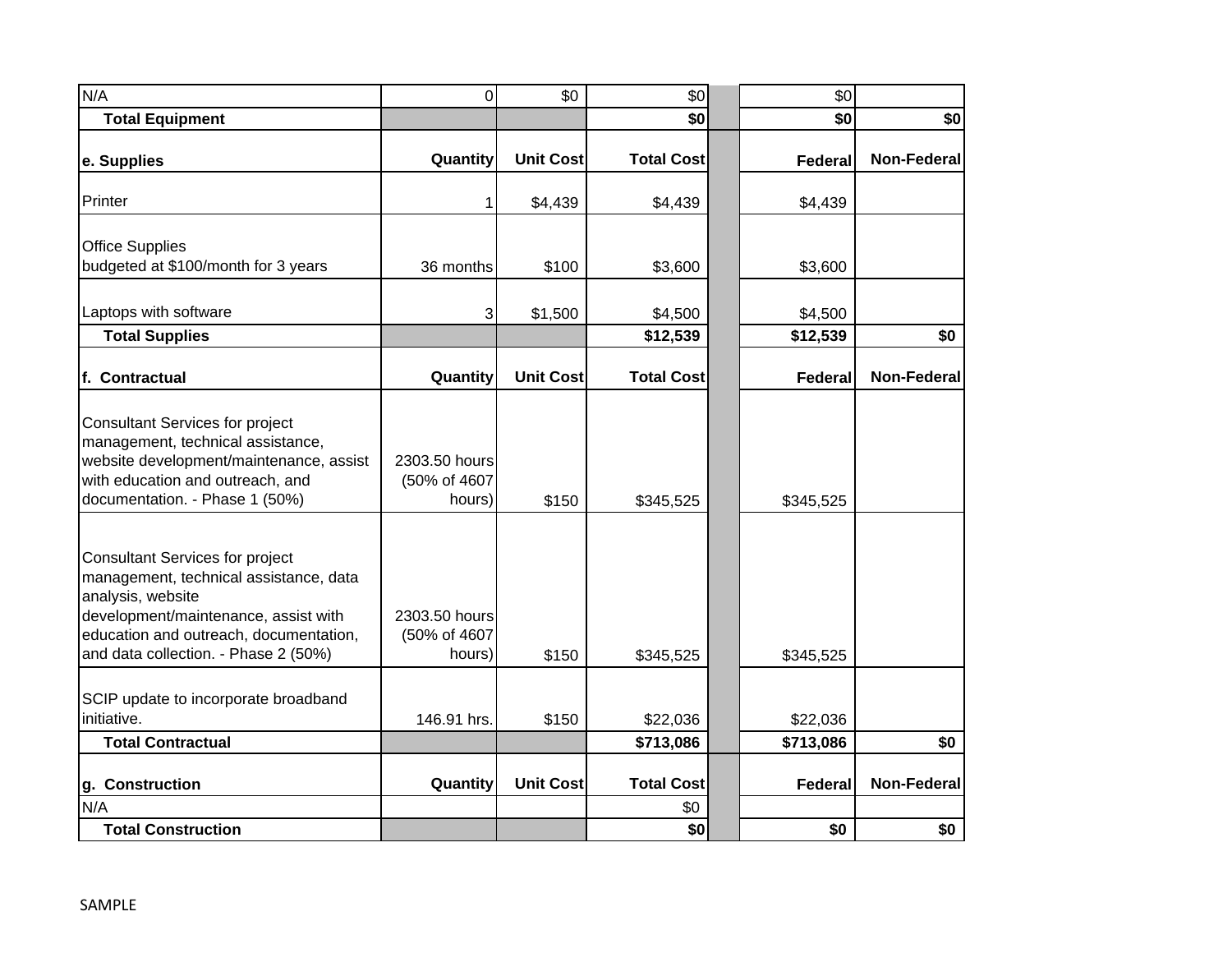| h. Other                                                                                                                                   | <b>Quantity</b> | <b>Unit Cost</b> | <b>Total Cost</b>       | Federal              | <b>Non-Federal</b> |
|--------------------------------------------------------------------------------------------------------------------------------------------|-----------------|------------------|-------------------------|----------------------|--------------------|
| Wireless Connection for Laptops for 5<br>state employee;<br>5 laptops/month x 12 months/year x 3<br>years = 180; the monthly cost for each |                 |                  |                         |                      |                    |
| laptop's connection is \$75                                                                                                                | 5 units         | \$2,700          | \$13,500                | \$6,750              | \$6,750            |
| Cell phone for 5 state employees; 5<br>cellphones/month x 12 months/year x 3<br>years = 180; the monthly cost for each                     |                 |                  |                         |                      |                    |
| cellphone's connection is \$65                                                                                                             | 5 units         | \$2,340          | \$11,700                | \$5,850              | \$5,850            |
| <b>Total Other</b>                                                                                                                         |                 |                  | \$25,200                | $$12,600$ \$         | 12,600             |
| <b>Total Direct Charges</b>                                                                                                                |                 |                  | \$2,410,901             | \$1,928,721          | \$482,180          |
| i. Indirect Costs                                                                                                                          | Quantity        | <b>Unit Cost</b> | <b>Total Cost</b>       | <b>Federal</b>       | <b>Non-Federal</b> |
| <b>Total Indirect</b>                                                                                                                      |                 |                  | \$0                     | \$0                  | \$0                |
| <b>TOTALS</b>                                                                                                                              |                 |                  | \$2,410,901             | \$1,928,721          | \$482,180          |
|                                                                                                                                            |                 |                  |                         |                      |                    |
|                                                                                                                                            |                 |                  | <b>Total Allocation</b> | <b>Federal Share</b> | <b>Local Share</b> |
|                                                                                                                                            |                 |                  | \$2,410,901             | \$1,928,721          | \$482,180          |
| State Match:                                                                                                                               |                 |                  |                         |                      |                    |
| The entire state match will come from non federal state general fund revenue.                                                              |                 |                  |                         |                      |                    |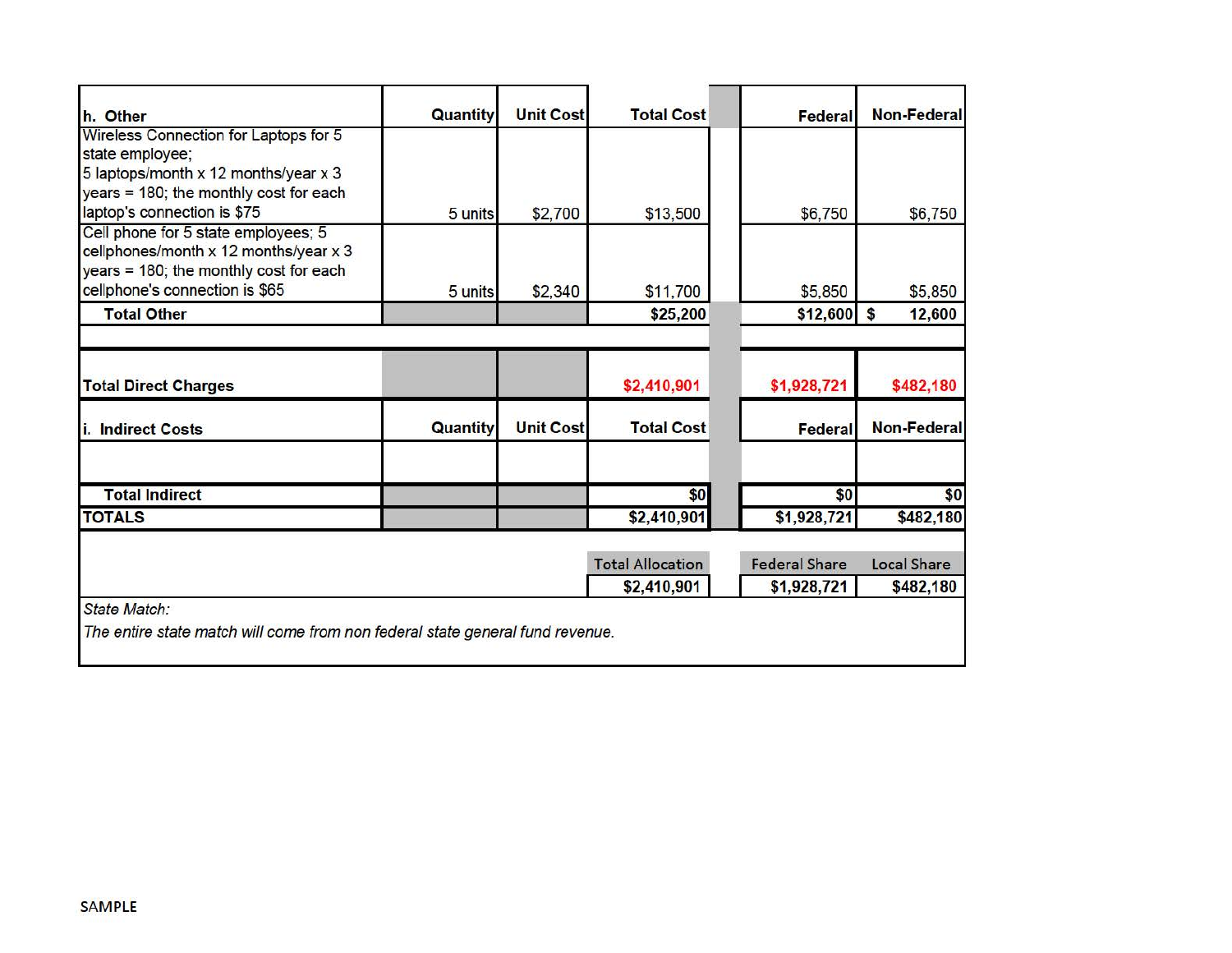# **State of Louisiana – Update 7/21/2015**

# **Budget Narrative**

This Budget Narrative document and accompanying Detailed Budget Spreadsheet offer details for Louisiana's revised budget for the State and Local Implementation Grant Program (SLIGP).

Louisiana confirms our understanding that one half of the Federal funds will be held in reserve until Phase 2 begins.

# **Personnel**

| <b>Federal:</b>     | \$787,889   |
|---------------------|-------------|
| <b>Non-Federal:</b> | \$289,028   |
| Total:              | \$1,076,917 |

See the Detailed Budget Spreadsheet for calculations

The State will fund salaries for the positions below to support SLIGP activities. Positions include SWIC, Grant Administrator, Grant Coordinator, Outreach Coordinator, Technology Consultant, Technology Specialist (2) and Program Manager.

 SWIC (Non-Federal): The SWIC will provide oversight for the SLIGP grant, ensuring that all activities are completed on time and within budget. The SWIC will be the primary point of contact for consultation with FirstNet, and will work to expand the State's governance structure. The budgeted costs (5% time) are only for the duties associated with public safety broadband and the SLIGP grant, not the additional land mobile radio and general interoperable communication duties of the SWIC.

All of this expense will be provided as an in-kind match. The source of this match is the State's general fund and is not from another Federal source.

 Grant Administrator (Non-Federal): This person will provide grant administration and management support, managing the project's budget, and ensuring grant activities are completed on time. This person will spend 5% of her time on SLIGP grant activities.

All of this expense will be provided as an in-kind match. The source of this match is the State's general fund and is not from another Federal source.

 Grant Coordinator (None-Federal and Federal): This person will provide grant administrative and coordination support, including completing progress reports, reimbursements and ensuring grant activities are completed on time. This person will spend 10% of her time on SLIGP grant activities.

50% of this expenses will be provided as an in-kind match. The source of this match is the State's general fund and is not from another Federal source.

 Outreach Coordinator (Federal): This person will organize meetings with local and tribal jurisdictions, and communicate information about grant activities to key stakeholders. This position will spend 100% of his time on SLIGP grant activities.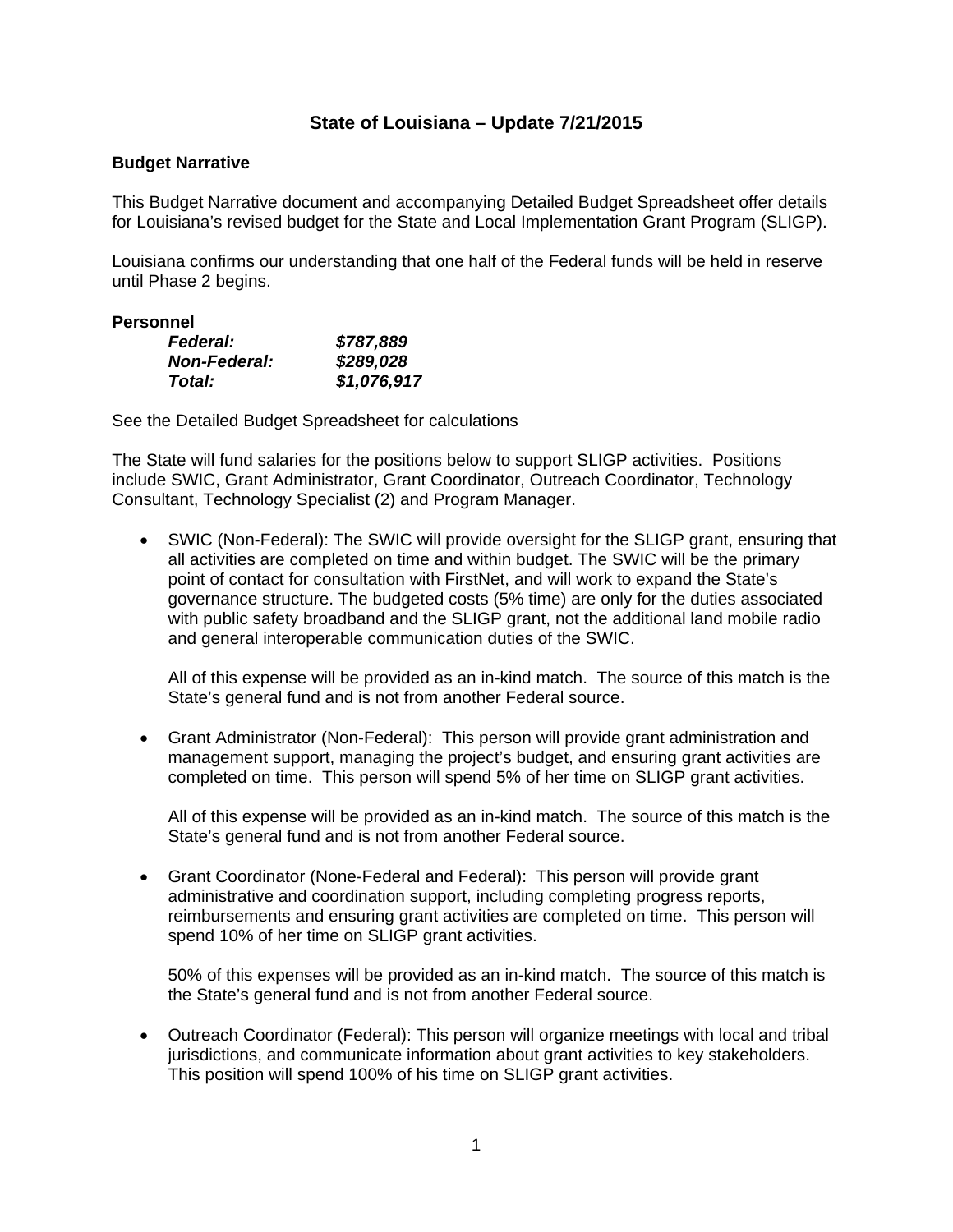- Technology Consultant (Federal): This person will be responsible for technology outreach, education and consultation to the state. Consult and assist public safety agencies on their future needs as well as plan guidelines. Participate in SCIP updates on Broadband related activities. Act in advisory capacity on all technical matters. This position will spend 100% of his time on SLIGP grant activities. This position is a parttime position.
- Technology Specialist (2) (Non-Federal): This person will be responsible for technology outreach, education and consultation to the state. Consult and assist public safety agencies on their future needs as well as plan guidelines. Participate in SCIP updates on Broadband related activities. Act in advisory capacity on all technical matters. This position will spend 100% of his time on SLIGP grant activities.

All of this expense will be provided as an in-kind match. The source of this match is the State's general fund and is not from another Federal source.

 Program Manager (Federal): This person will Program manager will be responsible for overall efforts for the broadband technical, implementation, security, feasibility usage and other areas associated with FirstNet. Coordination with Nationwide efforts, understanding the overall goals and guideline is an important task for the program manager for overall success. This position will spend 100% of his time on SLIGP grant activities.

# **Fringe**

| <b>Federal:</b>     | \$253,656 |
|---------------------|-----------|
| <b>Non-Federal:</b> | \$115,611 |
| Total:              | \$369,267 |

See the Detailed Budget Spreadsheet for calculations. Fringe Benefits include: health insurance, retirement, medicare.

The State will fund related benefits estimated at 40% of the salary amount for the positions below to support SLIGP activities. Positions include SWIC, Grant Administrator, Grant Coordinator, Outreach Coordinator, Technology Specialist (2) and Program Manager to support SLIGP activities. The Technology Consultant does not earn any state benefits as this is a parttime position.

- SWIC (Non-Federal): The SWIC will provide oversight for the SLIGP grant, ensuring that all activities are completed on time and within budget. The SWIC will be the primary point of contact for consultation with FirstNet, and will work to expand the State's governance structure. The budgeted costs (5% time) are only for the duties associated with public safety broadband and the SLIGP grant, not the additional land mobile radio and general interoperable communication duties of the SWIC.
	- o 40% of the fringe benefits have been allocated to this grant.

All of this expense will be provided as an in-kind match. The source of this match is the State's general fund and is not from another Federal source.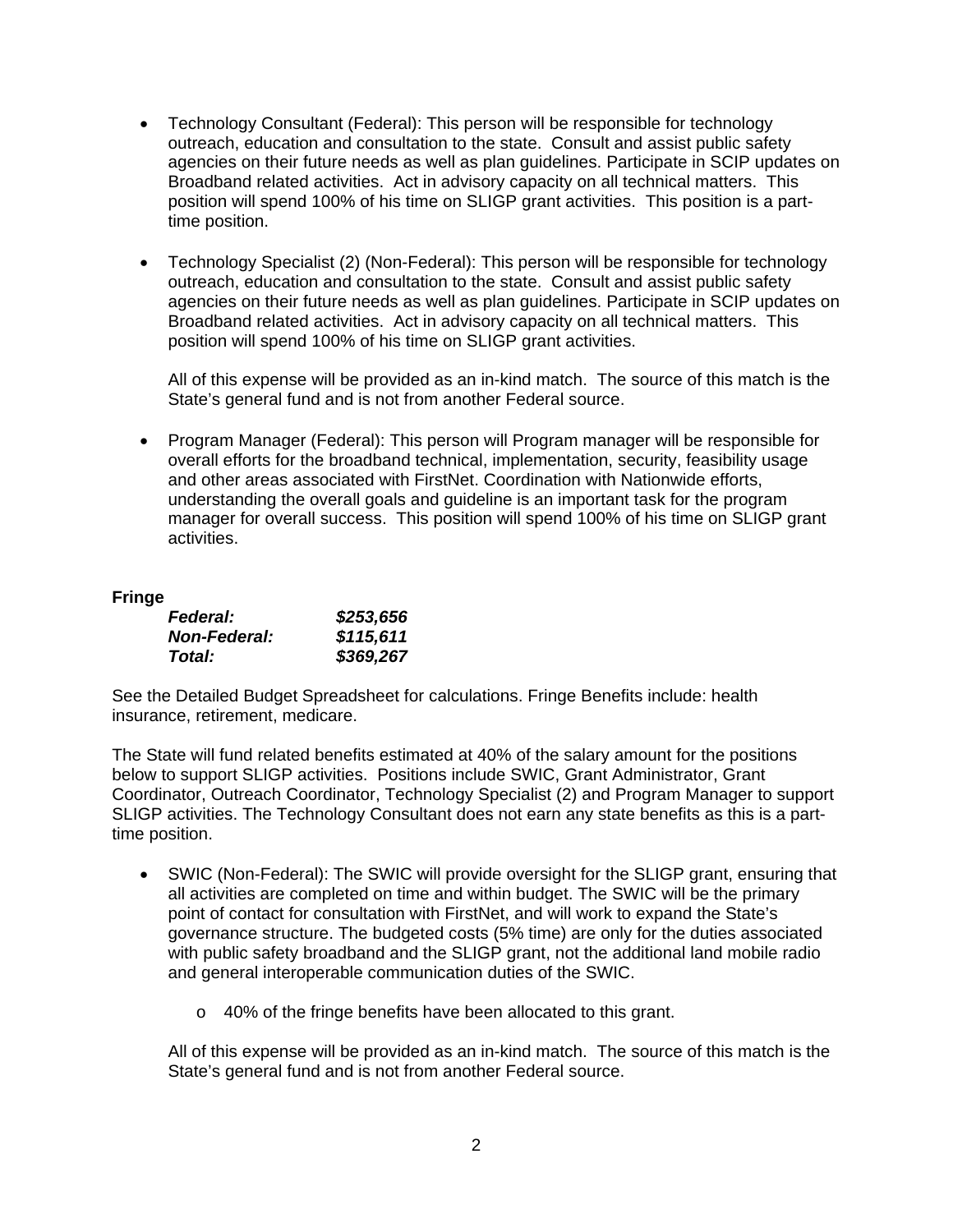- Grant Administrator (Non-Federal): This person will provide grant administration and management support, managing the project's budget, and ensuring grant activities are completed on time. This person will spend 5% of her time on SLIGP grant activities.
	- o 40% of the fringe benefits have been allocated to this grant.

All of this expense will be provided as an in-kind match. The source of this match is the State's general fund and is not from another Federal source.

- Grant Coordinator (None-Federal and Federal): This person will provide grant administrative and coordination support, including completing progress reports, reimbursements and ensuring grant activities are completed on time. This person will spend 10% of her time on SLIGP grant activities.
	- o 40% of the fringe benefits have been allocated to this grant.

50% of this expenses will be provided as an in-kind match. The source of this match is the State's general fund and is not from another Federal source.

- Outreach Coordinator (Federal): This person will organize meetings with local and tribal jurisdictions, and communicate information about grant activities to key stakeholders. This position will spend 100% of his time on SLIGP grant activities.
	- o 40% of the fringe benefits have been allocated to this grant.
- Technology Consultant (Federal): This person will be responsible for technology outreach, education and consultation to the state. Consult and assist public safety agencies on their future needs as well as plan guidelines. Participate in SCIP updates on Broadband related activities. Act in advisory capacity on all technical matters. This position will spend 100% of his time on SLIGP grant activities. This position is a parttime position.
	- o 40% of the fringe benefits have been allocated to this grant.
- Technology Specialist (2) (Non-Federal): This person will be responsible for technology outreach, education and consultation to the state. Consult and assist public safety agencies on their future needs as well as plan guidelines. Participate in SCIP updates on Broadband related activities. Act in advisory capacity on all technical matters. This position will spend 100% of his time on SLIGP grant activities.
	- o 40% of the fringe benefits have been allocated to this grant.

All of this expense will be provided as an in-kind match. The source of this match is the State's general fund and is not from another Federal source.

• Program Manager (Federal): This person will Program manager will be responsible for overall efforts for the broadband technical, implementation, security, feasibility usage and other areas associated with FirstNet. Coordination with Nationwide efforts, understanding the overall goals and guideline is an important task for the program manager for overall success. This position will spend 100% of his time on SLIGP grant activities.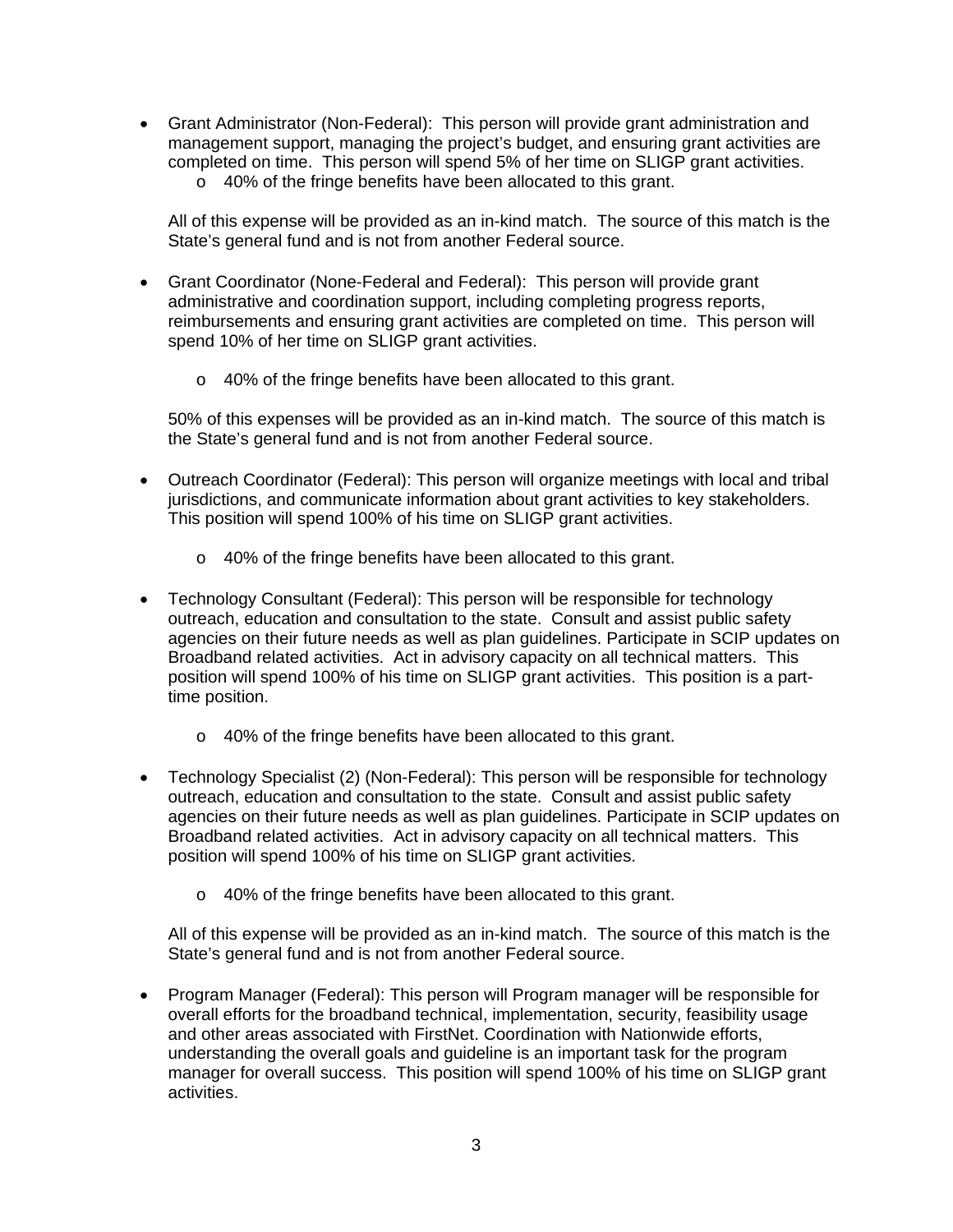o 40% of the fringe benefits have been allocated to this grant.

**Travel** 

| <b>Federal:</b>     | \$73,416 |
|---------------------|----------|
| <b>Non-Federal:</b> | SO.      |
| Total:              | \$73,416 |

See the Detailed Budget Spreadsheet for calculations

- Mileage for Working Group Meetings (Federal): Staff members will drive to various locations across the state to participate in meetings with local and tribal jurisdictions to raise awareness of the PSBN, discuss local and tribal needs, and identify potential network users.
- Travel for Regional and National Meetings with FirstNet (Federal): Staff will attend national and regional conferences to meet with FirstNet and share information and collaborate with other grant recipients. Travel costs include airfare, hotel, and per diem.

# **Equipment**

| <b>Federal:</b>     | \$0 |
|---------------------|-----|
| <b>Non-Federal:</b> | SO  |
| Total:              | SO  |

We do not plan to have any equipment costs for this grant program.

## **Supplies**

| <b>Federal:</b>     | \$11,939 |
|---------------------|----------|
| <b>Non-Federal:</b> | SO.      |
| Total:              | \$11,939 |

See the Detailed Budget Spreadsheet for calculations

- Printer (Federal): A printer will be purchased for the Program Manager, Technology Consultant, Specialists, Grant Coordinator and Outreach Coordinator to support their grant-related activities.
- Office Supplies (Federal): This includes paper, folders, pens, and other general office supplies which will be used by the SWIC, Grant Administrator, Program Manager, Technology Consultant/Specialists, Grant Coordinator and Outreach Coordinator for grant-related activities.
- Laptops (Federal): The State will purchase new laptops for the Program Manager, Technology Consultant/Specialists and Outreach Coordinator for use while on travel and for conducting other grant-related work.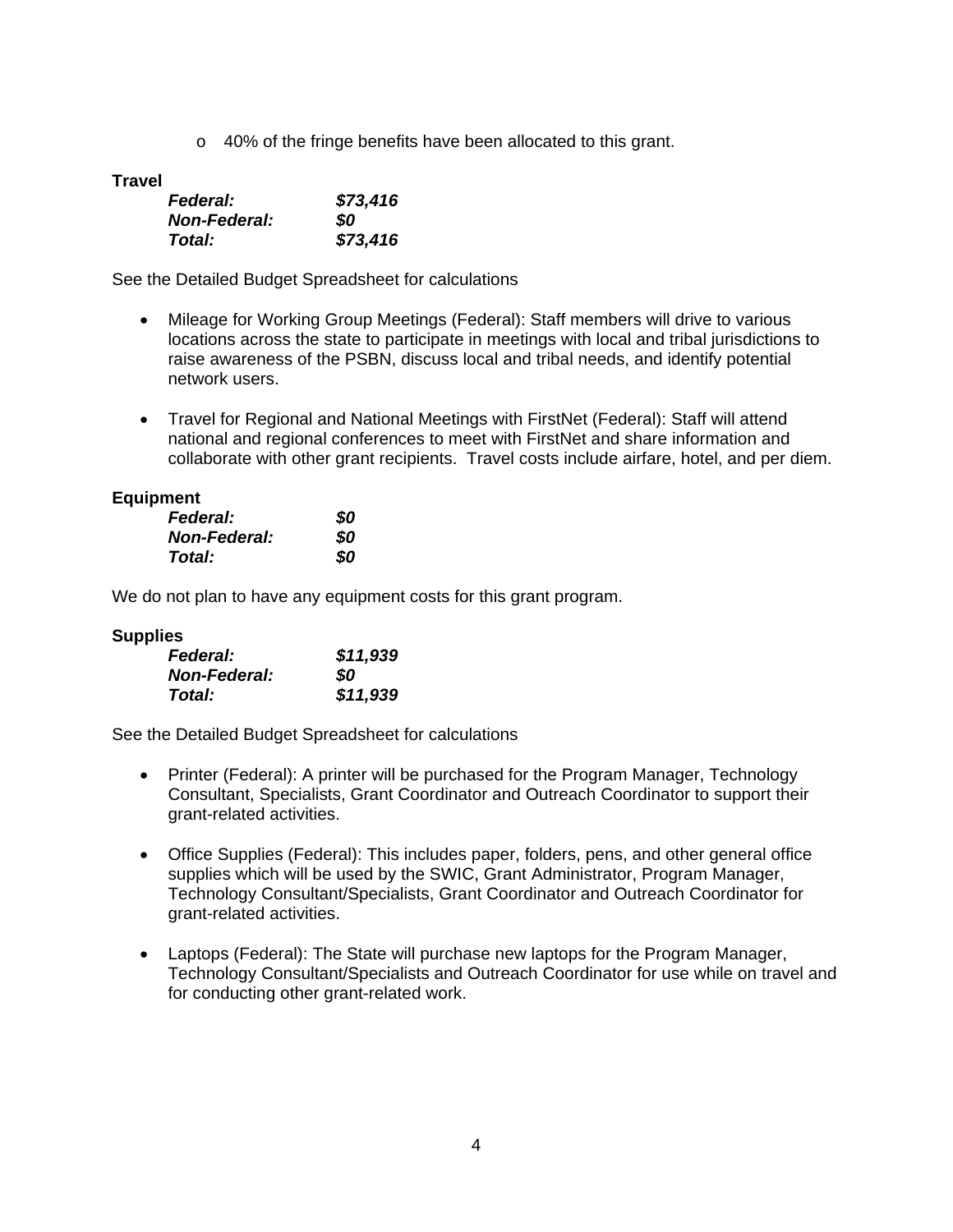# **Contractual**

| <b>Federal:</b>     | \$801,821 |
|---------------------|-----------|
| <b>Non-Federal:</b> | SO.       |
| Total:              | \$801,821 |

See the Detailed Budget Spreadsheet for calculations

- Consultant Services (Federal) for project management, technical assistance, website development/maintenance, assist with education and outreach, and documentation – Phase 1.
- Consultant Services (Federal) for project management, technical assistance, data analysis, website development/maintenance, assist with education and outreach, documentation and data collection – Phase 2.
- Consultant Services (Federal) for SCIP update to incorporate broadband initiative.

The contractual cost is estimated at this time for \$801,821 for 5,723 hours at \$150 per hour. It is difficult to elaborate in detail about the tasks as we are still waiting information from FirstNet. The services we expect include; project management, technical assistance, website development/maintenance, assist with education and outreach, and documentation for phase 1, and project management, technical assistance, data analysis, website development/maintenance, assist with education and outreach, documentation, and data collection for phase 2, and finally, update of the State's SCIP. As we consult with FirstNet and items are finalized, this will be clearer.

# **Construction**

| <b>Federal:</b>     | 80 |
|---------------------|----|
| <b>Non-Federal:</b> | 80 |
| Total:              | 80 |

We do not plan to have any construction costs for this grant program.

### **Other**

| <b>Federal:</b>     | \$0      |
|---------------------|----------|
| <b>Non-Federal:</b> | \$20,999 |
| Total:              | \$20,999 |

See the Detailed Budget Spreadsheet for calculations

- Wireless Connection for Laptops (Federal): The five laptops were purchased for the Program Manager, Technology Consultant/Specialists and Outreach Coordinator will have wireless connections to facilitate work while at meetings and on travel.
- Cell phone service (Federal): The five cell phones for five state employees will require monthly service to facilitate work while at meetings and on travel. The employees requiring the cell phone service include the Program Manager, Technology Consultant/Specialist (2), and Outreach Coordinator.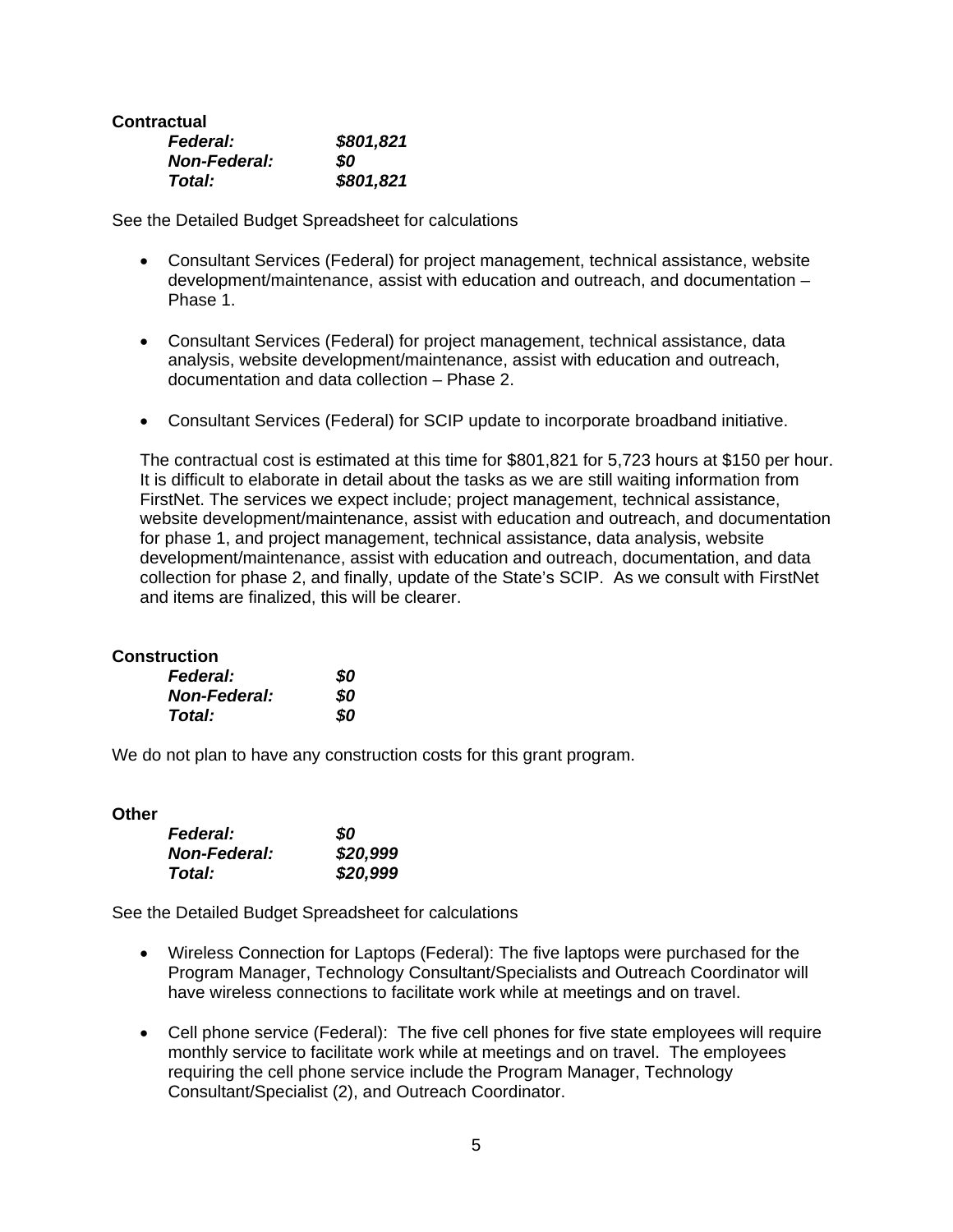**Indirect** 

| <b>Federal:</b>     | 80 |
|---------------------|----|
| <b>Non-Federal:</b> | SO |
| Total:              | 80 |

The State of Louisiana will not use indirect cost for this program.

# **TOTALS**

| <b>Federal:</b>     | \$1,928,721 |
|---------------------|-------------|
| <b>Non-Federal:</b> | \$482,180   |
| Total:              | \$2,410,901 |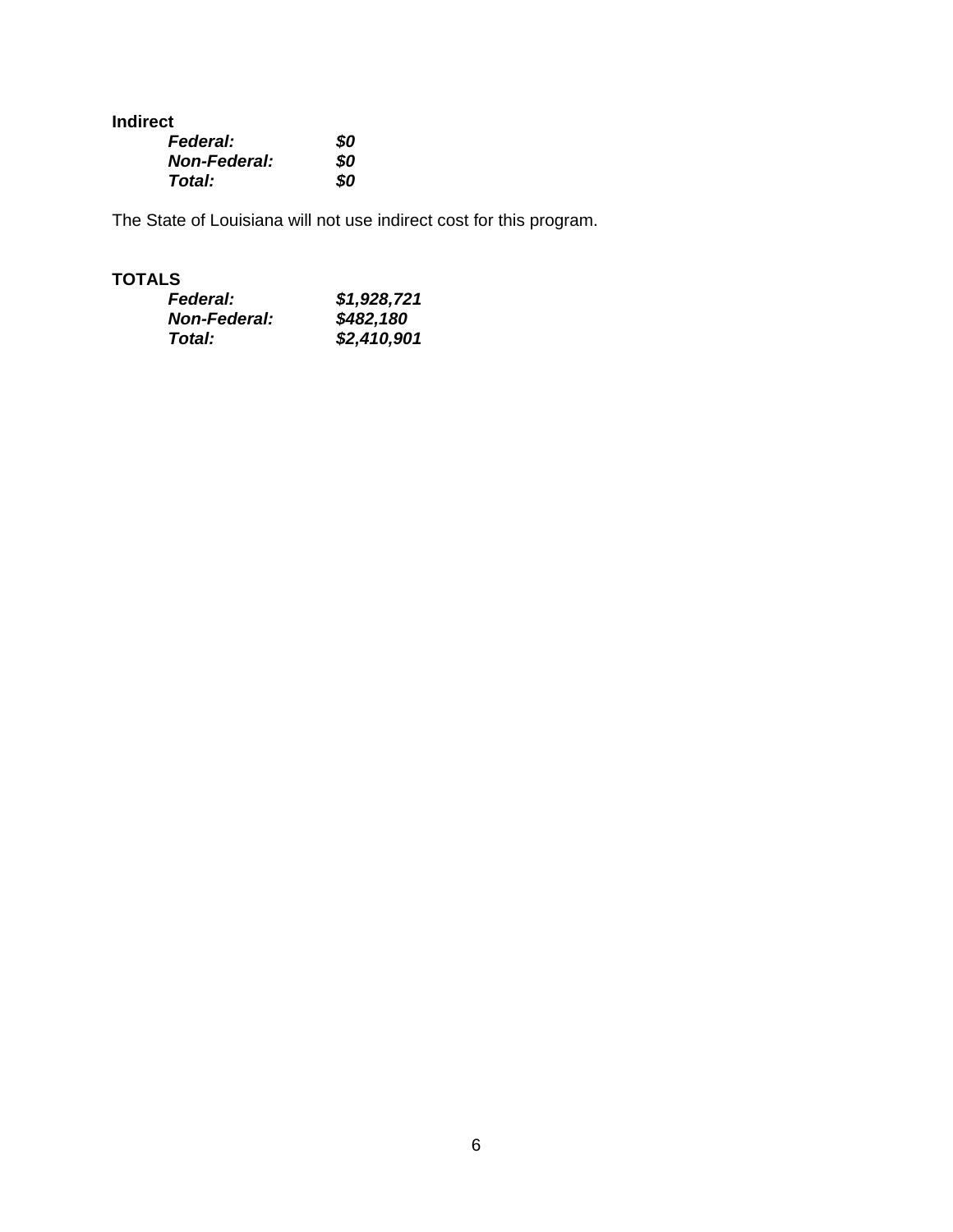# **BUDGET INFORMATION - Non-Construction Programs** OMB Number: 4040-0006 Expiration Date: 06/30/2014

**\$ Grant Program Function or Activity (a) Catalog of Federal Domestic Assistance Number (b) Estimated Unobligated Funds New or Revised Budget Federal(c) Non-Federal(d) Federal(e) Non-Federal (f) Total(g) 5. Totals4. 3. 2. 1.State and Local \$\$\$\$ \$ \$ \$ \$ \$ 1,928,721.00 482,180.00 2,410,901.00 Implementation Grant Prgram (SLIGP) 11.5491,928,721.00 6 482,180.00 6 2,410,901.00 6** 

### **SECTION A - BUDGET SUMMARY**

Standard Form 424A (Rev. 7- 97) Prescribed by OMB (Circular A -102) Page 1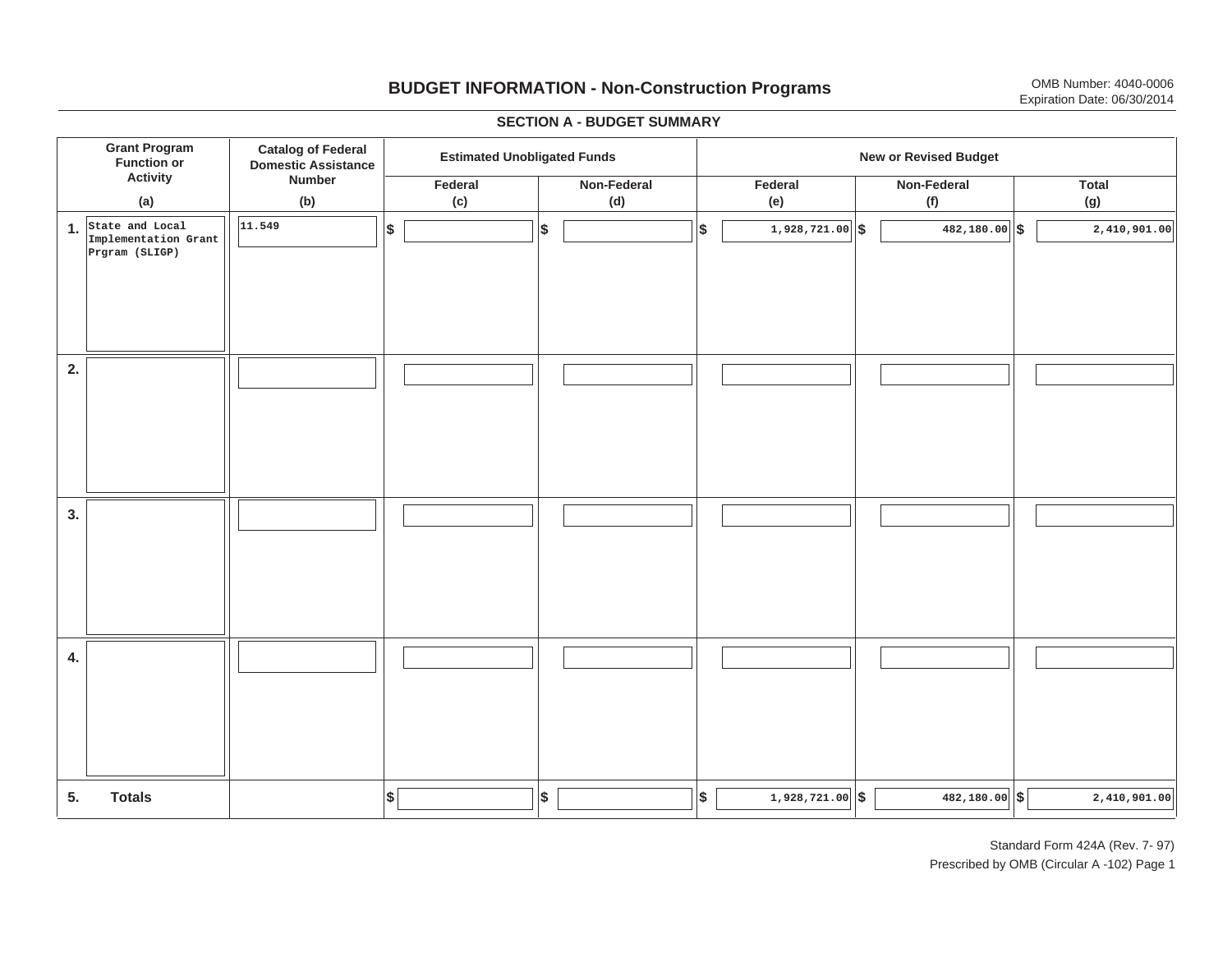#### **7. Program Income d. Equipment e. Supplies f. Contractualg. Construction h. Otherj. Indirect Charges k. TOTALS (sum of 6i and 6j) i. Total Direct Charges (sum of 6a-6h)** (1) Standard Form 424A (Rev. 7- 97) GRANT PROGRAM, FUNCTION OR ACTIVITY (2) (3) (4) (5) **6. Object Class Categories** Total **a. Personnelb. Fringe Benefits c. TravelState and Local Implementation Grant Prgram (SLIGP) 787,889.00 \$ \$ \$ \$ \$ 253,656.00 73,416.00 0.0011,939.00 801,821.00 0.000.001,928,721.00 1,928,721.00 \$ \$ \$ \$ \$ 289,028.00 115,611.00 0.000.000.0056,542.00 0.0020,999.00 482,180.00 482,180.00 1,076,917.00 369,267.00 73,416.00 11,939.00 858,363.00 20,999.00 2,410,901.00 2,410,901.00 \$ \$ \$ \$ \$ \$ \$**

### **SECTION B - BUDGET CATEGORIES**

**Authorized for Local Reproduction**

Prescribed by OMB (Circular A -102) Page 1A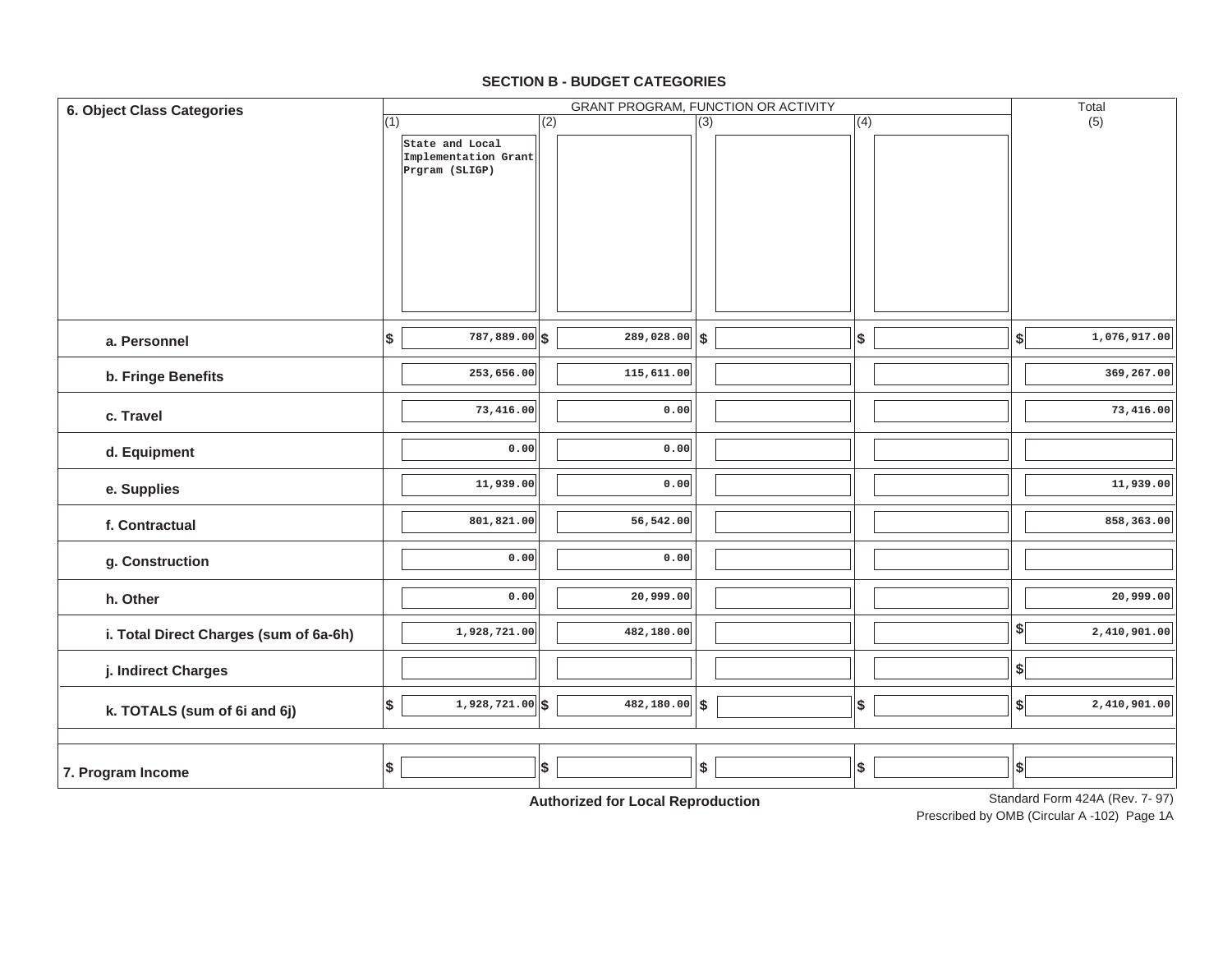|                                  | <b>SECTION C - NON-FEDERAL RESOURCES</b>                                                                                                               |                                                                                 |                    |                                             |                                          |               |                              |                   |            |             |  |  |  |  |
|----------------------------------|--------------------------------------------------------------------------------------------------------------------------------------------------------|---------------------------------------------------------------------------------|--------------------|---------------------------------------------|------------------------------------------|---------------|------------------------------|-------------------|------------|-------------|--|--|--|--|
|                                  | (a) Grant Program                                                                                                                                      |                                                                                 | (b) Applicant      |                                             |                                          | (c) State     |                              | (d) Other Sources |            | (e)TOTALS   |  |  |  |  |
| 8.                               | State and Local Implementation Grant Prgram (SLIGP)                                                                                                    |                                                                                 | \$                 |                                             | \$                                       | 482,180.00    | \$                           |                   | \$         | 482,180.00  |  |  |  |  |
| 9.                               |                                                                                                                                                        |                                                                                 |                    |                                             |                                          |               |                              |                   |            |             |  |  |  |  |
| 10.                              |                                                                                                                                                        |                                                                                 |                    |                                             |                                          |               |                              |                   |            |             |  |  |  |  |
| 11.                              |                                                                                                                                                        |                                                                                 |                    |                                             |                                          |               |                              |                   |            |             |  |  |  |  |
|                                  | 12. TOTAL (sum of lines 8-11)                                                                                                                          |                                                                                 | \$                 |                                             | \$                                       | 482,180.00 \$ |                              |                   | \$         | 482,180.00  |  |  |  |  |
|                                  |                                                                                                                                                        |                                                                                 |                    | <b>SECTION D - FORECASTED CASH NEEDS</b>    |                                          |               |                              |                   |            |             |  |  |  |  |
|                                  |                                                                                                                                                        | <b>Total for 1st Year</b>                                                       | <b>1st Quarter</b> |                                             |                                          | 2nd Quarter   |                              | 3rd Quarter       |            | 4th Quarter |  |  |  |  |
|                                  | 13. Federal                                                                                                                                            | \$                                                                              |                    | S                                           |                                          | S             |                              | \$                |            |             |  |  |  |  |
|                                  | 14. Non-Federal                                                                                                                                        |                                                                                 |                    |                                             |                                          |               |                              |                   |            |             |  |  |  |  |
|                                  | 15. TOTAL (sum of lines 13 and 14)                                                                                                                     | \$                                                                              | \$                 |                                             | \$                                       |               | \$l                          |                   | \$         |             |  |  |  |  |
|                                  |                                                                                                                                                        | SECTION E - BUDGET ESTIMATES OF FEDERAL FUNDS NEEDED FOR BALANCE OF THE PROJECT |                    |                                             |                                          |               |                              |                   |            |             |  |  |  |  |
|                                  | (a) Grant Program                                                                                                                                      |                                                                                 |                    |                                             | <b>FUTURE FUNDING PERIODS</b><br>(YEARS) |               |                              |                   |            |             |  |  |  |  |
|                                  |                                                                                                                                                        |                                                                                 |                    | (b)First                                    |                                          | (c) Second    |                              | (d) Third         | (e) Fourth |             |  |  |  |  |
| 16.                              | State and Local Implementation Grant Prgram (SLIGP)                                                                                                    |                                                                                 | \$                 |                                             | \$                                       |               | \$                           |                   | ∣\$        |             |  |  |  |  |
| 17.                              |                                                                                                                                                        |                                                                                 |                    |                                             |                                          |               |                              |                   |            |             |  |  |  |  |
| 18.                              |                                                                                                                                                        |                                                                                 |                    |                                             |                                          |               |                              |                   |            |             |  |  |  |  |
| 19.                              |                                                                                                                                                        |                                                                                 |                    |                                             |                                          |               |                              |                   |            |             |  |  |  |  |
| 20. TOTAL (sum of lines 16 - 19) |                                                                                                                                                        |                                                                                 |                    |                                             | \$                                       |               | $\left  \frac{1}{2} \right $ |                   | \$         |             |  |  |  |  |
|                                  |                                                                                                                                                        |                                                                                 |                    | <b>SECTION F - OTHER BUDGET INFORMATION</b> |                                          |               |                              |                   |            |             |  |  |  |  |
|                                  | 21. Direct Charges:<br>2410901                                                                                                                         |                                                                                 |                    | 22. Indirect Charges: $\sqrt{0}$            |                                          |               |                              |                   |            |             |  |  |  |  |
|                                  | The State of Louisiana will use existing eligible non federal state funding sources as the match requirement: Revision date 09 15 2015<br>23. Remarks: |                                                                                 |                    |                                             |                                          |               |                              |                   |            |             |  |  |  |  |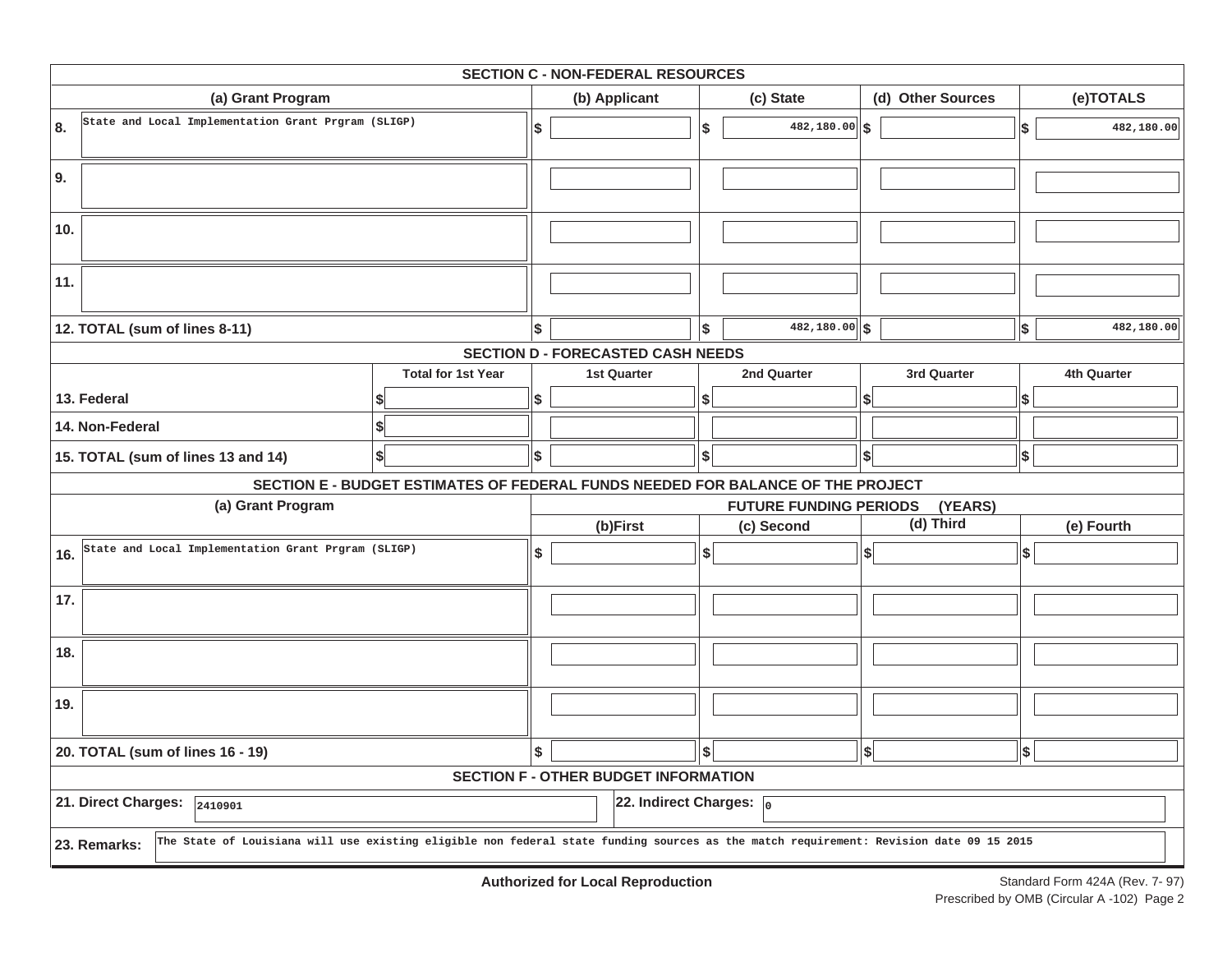**OMB CONTROL NO. 0660 0038 EXPIRATION DATE: 8/31/2016**

| Recipient Name Office of State Police (Louisiana)                   |                                                                                                                                                                                                                                |                |            |           |                             |            |           |           |                       |            |           |           |           |            |           |
|---------------------------------------------------------------------|--------------------------------------------------------------------------------------------------------------------------------------------------------------------------------------------------------------------------------|----------------|------------|-----------|-----------------------------|------------|-----------|-----------|-----------------------|------------|-----------|-----------|-----------|------------|-----------|
|                                                                     |                                                                                                                                                                                                                                |                |            |           | <b>MILESTONE CATEGORIES</b> |            |           |           |                       |            |           |           |           |            |           |
|                                                                     |                                                                                                                                                                                                                                |                |            |           |                             |            |           |           |                       |            |           |           |           |            |           |
|                                                                     | All projects must be completed within three years following the date of the issuance of the award.                                                                                                                             |                |            |           |                             |            |           |           |                       |            |           |           |           |            |           |
|                                                                     | Please use the table provided to indicate your anticipated number of activities you plan to complete each quarter for every year of your project. Year One begins July 1, 2013. Please include any data attributable to early  |                |            |           |                             |            |           |           |                       |            |           |           |           |            |           |
| (i.e., January - June 2013) in your baseline data for "Q1, Year 1." |                                                                                                                                                                                                                                |                |            |           |                             |            |           |           |                       |            |           |           |           |            |           |
|                                                                     | Please also provide a brief description (100 words or less) of the primary activities involved in meeting each milestone (a single description should be provided for each milestone, covering all quarters in years one throu |                |            |           |                             |            |           |           |                       |            |           |           |           |            |           |
|                                                                     | Please write "N/A" if your project does not include an activity. If necessary, please insert additional milestones at the bottom of the chart.                                                                                 |                |            |           |                             |            |           |           |                       |            |           |           |           |            |           |
|                                                                     |                                                                                                                                                                                                                                |                |            |           |                             |            |           |           | <b>Quarter Ending</b> |            |           |           |           |            |           |
|                                                                     |                                                                                                                                                                                                                                |                |            |           |                             |            |           |           |                       |            |           |           |           |            |           |
| <b>MILESTONE ACTIVITY CATEGORIES</b>                                | <b>Description of Activity</b>                                                                                                                                                                                                 | <b>TOTAL</b>   | $Q1 - 7$   | Q8        | Q9                          | Q10        | Q11       | Q12       | Q13                   | Q14        | Q15       | Q16       | Q17       | Q18        | Q19       |
|                                                                     |                                                                                                                                                                                                                                |                | 9/30/2013  |           |                             |            |           |           |                       |            |           |           |           |            |           |
|                                                                     | Hold meetings within each homeland                                                                                                                                                                                             |                | 3/31/2015  | 6/30/2015 | 9/30/2015                   | 12/31/2015 | 3/31/2016 | 6/30/2016 | 9/30/2016             | 12/31/2016 | 3/31/2017 | 6/30/2017 | 9/30/2017 | 12/31/2017 | 3/31/2018 |
|                                                                     | security region and/or parish and meet with                                                                                                                                                                                    |                |            |           |                             |            |           |           |                       |            |           |           |           |            |           |
| . Stakeholder Meetings (Number of                                   | stakeholders for the purpose of consultation,<br>education, and outreach. Events will include                                                                                                                                  |                |            |           |                             |            |           |           |                       |            |           |           |           |            |           |
| individuals reached via stakeholder                                 | meetings, conferences, and regional                                                                                                                                                                                            |                |            |           |                             |            |           |           |                       |            |           |           |           |            |           |
| meetings)                                                           | summits.                                                                                                                                                                                                                       | 3842           | 399        | 793       | 400                         | 225        | 225       | 225       | 225                   | 225        | 225       | 225       | 225       | 225        | 225       |
|                                                                     | Send SLIGP staff and other                                                                                                                                                                                                     |                |            |           |                             |            |           |           |                       |            |           |           |           |            |           |
|                                                                     | stakeholders/partner representatives to<br>national conferences related to FirstNet. Two                                                                                                                                       |                |            |           |                             |            |           |           |                       |            |           |           |           |            |           |
|                                                                     | conferences per year anticipated. No. of                                                                                                                                                                                       |                |            |           |                             |            |           |           |                       |            |           |           |           |            |           |
| <b>Broadband Conferences</b>                                        | staff will vary based on topic of conference.<br>Anticipate 2 to 4 staff per conference.                                                                                                                                       | $\overline{7}$ |            |           |                             |            |           |           |                       |            |           |           |           |            |           |
|                                                                     |                                                                                                                                                                                                                                |                |            |           |                             |            |           |           |                       |            |           |           |           |            |           |
|                                                                     | State personnel FTEs supporting SLIGP.<br>This includes new hires (3) and existing staff                                                                                                                                       |                |            |           |                             |            |           |           |                       |            |           |           |           |            |           |
|                                                                     | (4) who will spend time supporting SLIGP.                                                                                                                                                                                      |                |            |           |                             |            |           |           |                       |            |           |           |           |            |           |
|                                                                     | This includes individuals devoting 100% of<br>their time to SLIGP, as well as individuals                                                                                                                                      |                |            |           |                             |            |           |           |                       |            |           |           |           |            |           |
|                                                                     | spending a portion of their time supporting                                                                                                                                                                                    |                |            |           |                             |            |           |           |                       |            |           |           |           |            |           |
|                                                                     | SLIGP. It includes individuals supported by<br>Federal and matching funds. Existing                                                                                                                                            |                |            |           |                             |            |           |           |                       |            |           |           |           |            |           |
|                                                                     | employees: 1-Grant Administrator .5 FTE, 1-                                                                                                                                                                                    |                |            |           |                             |            |           |           |                       |            |           |           |           |            |           |
|                                                                     | SWIC.15 FTE, 1-Grant Coordinator .2 FTE                                                                                                                                                                                        |                |            |           |                             |            |           |           |                       |            |           |           |           |            |           |
|                                                                     | and 1-Technical Specialist 1 FTE, New Hire:<br>1-Program Manager 1-FTE, 1-Outreach                                                                                                                                             |                |            |           |                             |            |           |           |                       |            |           |           |           |            |           |
|                                                                     | Coordinator 1-FTE, 1-Technical Specialist 1-                                                                                                                                                                                   |                |            |           |                             |            |           |           |                       |            |           |           |           |            |           |
| Staff Hires (Full Time Equivalent)                                  | FTE will start work in Q2.<br>Execute RFP and Monitor Contract for                                                                                                                                                             | 5.4            | 5.4        |           |                             |            |           |           |                       |            |           |           |           |            |           |
| Contract Executions                                                 | Consultant Services for project                                                                                                                                                                                                | 3              |            |           |                             |            |           |           |                       |            |           |           |           |            |           |
|                                                                     | The recipient plans to hold one meeting<br>each quarter of the entire SIEC, plus one                                                                                                                                           |                |            |           |                             |            |           |           |                       |            |           |           |           |            |           |
|                                                                     | LTC Broadband subcommittee meeting                                                                                                                                                                                             |                |            |           |                             |            |           |           |                       |            |           |           |           |            |           |
| Governance Meetings                                                 | every other month on average.<br>Distribute factsheets and presentation                                                                                                                                                        | 33             |            |           |                             |            |           |           |                       |            |           |           |           |            |           |
|                                                                     | material at stakeholder meetings and                                                                                                                                                                                           |                |            |           |                             |            |           |           |                       |            |           |           |           |            |           |
|                                                                     | conferences; create and maintain website                                                                                                                                                                                       |                |            |           |                             |            |           |           |                       |            |           |           |           | 500        | 500       |
| . Education and Outreach Materials                                  | and twitter.<br>Execute subgrant agreements with Office of                                                                                                                                                                     | 7075           | 150        | 1425      | 500                         | 500        | 500       | 500       | 500                   | 500        | 500       | 500       | 500       |            |           |
| . Subrecipient Agreements Executed                                  | Technology Services.                                                                                                                                                                                                           | $\overline{1}$ |            |           |                             | $\cap$     | $\Omega$  |           |                       |            |           |           | $\Omega$  | $\Omega$   |           |
|                                                                     | Identify desired coverage within the                                                                                                                                                                                           |                |            |           |                             |            |           |           |                       |            |           |           |           |            |           |
| 8. Phase 2 - Coverage                                               | state/territory and proposed build-out phases<br>Gather information on potential user base                                                                                                                                     | N/A            | Stage 1    | Stage 1   | Stage 2                     | Stage 3    | Stage 4   | Stage 5   | Stage 5               | Stage 5    | Stage 5   | Stage 5   | Stage 5   | Stage 5    | Stage 6   |
| 9. Phase 2 - Users and their Operational<br>Areas                   | and their operational areas                                                                                                                                                                                                    | N/A            | Stage 1    | Stage 2   | Stage 2                     | Stage 3    | Stage 4   | Stage 5   | Stage 5               | Stage 5    | Stage 5   | Stage 5   | Stage 5   | Stage 5    | Stage 6   |
|                                                                     |                                                                                                                                                                                                                                |                |            |           |                             |            |           |           |                       |            |           |           |           |            |           |
| 10. Phase 2- Capacity Planning                                      | Estimate current data usage and projectetd<br>data usage on FirstNet                                                                                                                                                           | N/A            | Stage 1    | Stage 2   | Stage 2                     | Stage 3    | Stage 4   | Stage 5   | Stage 5               | Stage 5    | Stage 5   | Stage 5   | Stage 5   | Stage 5    | Stage 6   |
|                                                                     | Identify current service providers and plans,                                                                                                                                                                                  |                |            |           |                             |            |           |           |                       |            |           |           |           |            |           |
| 11. Phase 2 - Current                                               | procurement vehicles and barriers to                                                                                                                                                                                           |                |            |           |                             |            |           |           |                       |            |           |           |           |            |           |
| Providers/Procurement                                               | adoption<br>Document the process for state plan review                                                                                                                                                                         | N/A            | Stage 1    | Stage 2   | Stage 3                     | Stage 4    | Stage 5   | Stage 5   | Stage 5               | Stage 5    | Stage 5   | Stage 5   | Stage 5   | Stage 5    | Stage 6   |
| 12. Phase 2 - State Plan Decision                                   | and decision making.                                                                                                                                                                                                           | N/A            | $\sqrt{2}$ | $\Omega$  |                             | 0 Stage 1  | Stage 4   | Stage 6   |                       | $\epsilon$ |           |           | $\Omega$  | $\Omega$   |           |

According to the Paperwork Reduction Act, as amended, no persons are required to respond to a collection of information unless it displays a valid OMB Control Number. The valid OMB contents including the subsection informa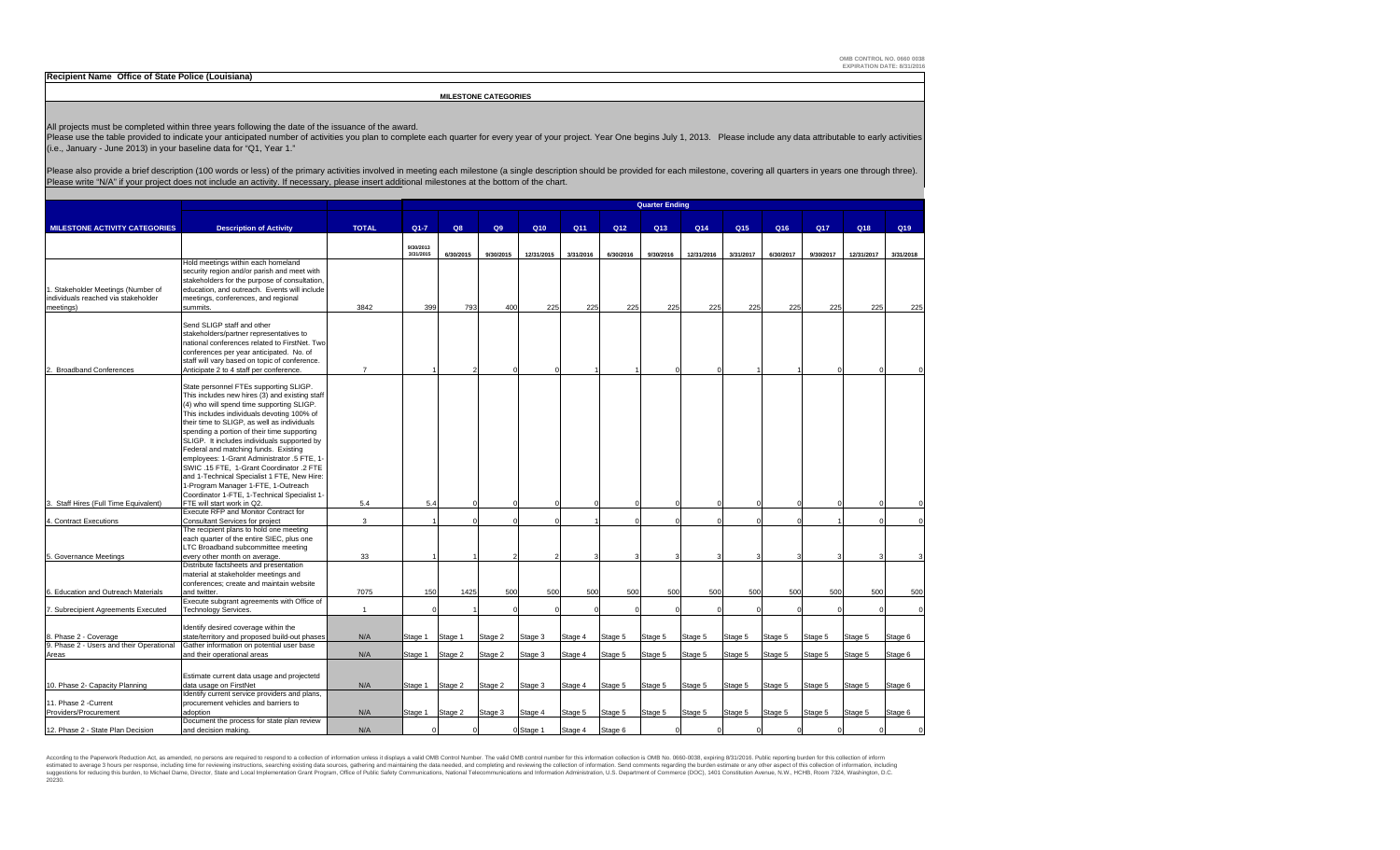### **Recipient Name: Office of State Police (Louisiana)**

### **Cost Class Category Federal Expenditures**

The completion of your project budget (federal funds) should be reported in the quarter you are anticipating expending the funds. Year One begins July 1, 2013. Please include any data attributable to early activities (i.e. data for "Q1, Year 1."

| <b>Quarterly Cost Category</b>        | <b>TOTAL</b>    | <b>Quarter Ending</b> |           |                       |                                           |                 |                       |                                                                                                                                                                                           |                 |                 |                 |                 |           |                                          |                 |
|---------------------------------------|-----------------|-----------------------|-----------|-----------------------|-------------------------------------------|-----------------|-----------------------|-------------------------------------------------------------------------------------------------------------------------------------------------------------------------------------------|-----------------|-----------------|-----------------|-----------------|-----------|------------------------------------------|-----------------|
| <b>Expenditures</b><br><b>FEDERAL</b> |                 | $Q1-7$                |           | Q8                    | Q9                                        | Q <sub>10</sub> | Q <sub>11</sub>       | Q12                                                                                                                                                                                       | Q <sub>13</sub> | Q <sub>14</sub> | Q <sub>15</sub> | Q <sub>16</sub> | Q17       | Q <sub>18</sub>                          | Q <sub>19</sub> |
|                                       |                 |                       |           |                       |                                           |                 |                       |                                                                                                                                                                                           |                 |                 |                 |                 |           |                                          |                 |
|                                       |                 | 9/30/2013-3/31/15     |           | 6/30/2015             | 9/30/2015                                 | 12/31/2015      | 3/31/2016             | 6/30/2016                                                                                                                                                                                 | 9/30/2016       | 12/31/2016      | 3/31/2017       | 6/30/2017       | 9/30/2017 | 12/31/2017                               | 3/31/2018       |
| a. Personnel                          | \$787.889.00    |                       | 14.395.00 |                       | \$65.657.42 \$131.314.84                  | \$196.972.26    |                       | \$ 262,629.68   \$ 328,287.10   \$ 393,944.52   \$ 459,601.94   \$ 525,259.36   \$ 590,916.78   \$ 656,574.20   \$ 722,231.62   \$ 787,889.00                                             |                 |                 |                 |                 |           |                                          |                 |
| b. Fringe Benefits                    | \$253,656.00    |                       | 666.00    |                       |                                           |                 |                       | \$ 211.38.00   \$ 42.276.00   \$ 63.414.00   \$ 84.552.00   \$ 105.690.00   \$ 126.828.00   \$ 147,966.00   \$ 169.104.00   \$ 190.242.00   \$ 211.380.00   \$ 232.518.00   \$ 253.656.00 |                 |                 |                 |                 |           |                                          |                 |
| c. Travel                             | \$73,416,00     |                       |           |                       |                                           |                 |                       | 188.00 \$ 6.118.00 \$ 12.236.00 \$ 18.354.00 \$ 24.472.00 \$ 30.590.00 \$ 36.708.00 \$ 42.826.00 \$ 48.944.00 \$ 55.062.00 \$ 61.180.00 \$ 67.298.00 \$ 73.416.00                         |                 |                 |                 |                 |           |                                          |                 |
| d. Equipment                          | \$0.00          |                       |           |                       |                                           |                 |                       |                                                                                                                                                                                           |                 |                 |                 |                 |           |                                          |                 |
| e. Supplies                           | \$11,939.00     |                       |           | $994.92$ \$           | 1.989.84                                  | \$.<br>2.984.76 | $3.979.68$ \$<br>- \$ | 4,974.60 \$                                                                                                                                                                               | $5,969.52$ \$   | 6.964.44        | 7,959.36<br>-SS | $8,954.28$ \$   |           | $9,949.20$ \ \$ 10,944.12 \ \$ 11,939.00 |                 |
| f. Contractual                        | \$801,821.00    |                       |           |                       | \$66.818.42   \$133.636.84   \$200.455.26 |                 |                       | \$ 267,273.68   \$ 334,092.10   \$ 400,910.52   \$ 467,728.94   \$ 534,547.36   \$ 601,365.78   \$ 668,184.20   \$ 735,002.62   \$ 801,821.00                                             |                 |                 |                 |                 |           |                                          |                 |
| g. Construction                       | \$0.00          |                       |           |                       |                                           |                 |                       |                                                                                                                                                                                           |                 |                 |                 |                 |           |                                          |                 |
| h. Other                              | \$0.00          |                       |           |                       |                                           |                 |                       |                                                                                                                                                                                           |                 |                 |                 |                 |           |                                          |                 |
| i. Total Direct Charges (sum of a-h)  | \$1,928,721.00  |                       |           | 15.249.00 ########### |                                           |                 |                       |                                                                                                                                                                                           |                 |                 |                 |                 |           | ############   ############              |                 |
| j. Indirect Charges                   | \$0.00          |                       |           |                       |                                           |                 |                       |                                                                                                                                                                                           |                 |                 |                 |                 |           |                                          |                 |
| k. TOTAL (sum i and j)                | \$ 1.928.721.00 |                       |           |                       |                                           |                 |                       |                                                                                                                                                                                           |                 |                 |                 |                 |           |                                          |                 |

The completion of your project budget (non-federal, matching funds) should be reported in the quarter you are anticipating expending the funds. Year One begins July 1, 2013. Please include any data attributable to early ac your baseline data for "Q1, Year 1."

| <b>Quarterly Cost Category</b>      | <b>TOTAL</b>       |    | <b>Quarter Ending</b> |                         |           |                          |                 |                 |                 |                 |                 |                 |                                                                                                                      |                 |                                                                                                                                                                                    |
|-------------------------------------|--------------------|----|-----------------------|-------------------------|-----------|--------------------------|-----------------|-----------------|-----------------|-----------------|-----------------|-----------------|----------------------------------------------------------------------------------------------------------------------|-----------------|------------------------------------------------------------------------------------------------------------------------------------------------------------------------------------|
| <b>Expenditures</b>                 | <b>NON-FEDERAL</b> |    | Q8<br>$Q1 - 7$        |                         | Q9        |                          | Q <sub>11</sub> | Q <sub>12</sub> | Q <sub>13</sub> | Q <sub>14</sub> | Q <sub>15</sub> | Q <sub>16</sub> | Q <sub>17</sub>                                                                                                      | Q <sub>18</sub> | Q19                                                                                                                                                                                |
|                                     |                    |    |                       |                         |           |                          |                 |                 |                 |                 |                 |                 |                                                                                                                      |                 |                                                                                                                                                                                    |
|                                     |                    |    | 9/30/2013-3/31/2015   | 6/30/2015               | 9/30/2015 | 12/31/2015               | 3/31/2016       | 6/30/2016       | 9/30/2016       | 12/31/2016      | 3/31/2017       | 6/30/2017       | 9/30/2017                                                                                                            | 12/31/2017      | 3/31/2018                                                                                                                                                                          |
| a. Personnel                        | \$289,028.00       |    | 20,238.00             | 24,086                  | 48,171.34 | 72,257.01                | 96,342.68       | 120,428.35      | 144,514.02      | 168,599.69      | 192,685.36      | 216,771.03      | 240,856.70                                                                                                           | 264,942.37      | \$289,028.00                                                                                                                                                                       |
| b. Fringe Benefits                  | \$115,611.00       |    | 2,081.00              | 9,634                   | 19,269    | 28,903                   | 38,537          | 48,171          | 57,806          | 67,440          | 77,074          | 86,708          | 96,343                                                                                                               |                 | 105,977   \$115,611.00                                                                                                                                                             |
| c. Travel                           | \$0.00             |    |                       |                         |           |                          |                 |                 |                 |                 |                 |                 |                                                                                                                      |                 |                                                                                                                                                                                    |
| d. Equipment                        | \$0.00             |    |                       |                         |           |                          |                 |                 |                 |                 |                 |                 |                                                                                                                      |                 |                                                                                                                                                                                    |
| e. Supplies                         | \$0.00             |    |                       |                         |           |                          |                 |                 |                 |                 |                 |                 |                                                                                                                      |                 |                                                                                                                                                                                    |
| . Contractual                       | \$56,542.00        |    |                       | 4,712                   | 9,424     | 14,135                   | 18,847          | 23,559          | 28,271          | 32,983          | 37,695          | 42,406          | 47,118                                                                                                               |                 | $51,830$ \ \$ 56,542.00                                                                                                                                                            |
| g. Construction                     | \$0.00             |    |                       |                         |           |                          |                 |                 |                 |                 |                 |                 |                                                                                                                      |                 |                                                                                                                                                                                    |
| h. Other                            | \$20,999.00        |    |                       | 1.750                   | 3,500     | 5,250                    | 7,000           | 8.750           | 10,500          | 12,249          | 13,999          | 15.749          | 17.499                                                                                                               | 19.249          | \$ 20,999.00                                                                                                                                                                       |
| . Total Direct Charges (sum of a-h) | \$482,180.00       |    |                       | 22,319.00   \$40,181.67 | \$        | 80,363.34   \$120,545.01 |                 |                 |                 |                 |                 |                 | \$160,726.68 \$200,908.35 \$241,090.02 \$281,271.69 \$321,453.36 \$361,635.03 \$401,816.70 \$441,998.37 \$482,180.00 |                 |                                                                                                                                                                                    |
| Indirect Charges                    | \$0.00             |    |                       |                         |           |                          |                 |                 |                 |                 |                 |                 |                                                                                                                      |                 |                                                                                                                                                                                    |
| k. TOTAL (sum i and j)              | \$482,180.00       | S. |                       |                         |           |                          |                 |                 |                 |                 |                 |                 |                                                                                                                      |                 | 22,319.00 \$401,816.70 \$441,998.37 \$482,180.00 \$120,545.01 \$160,726.68 \$200,908.35 \$241,090.02 \$281,271.69 \$321,453.36 \$361,635.03 \$401,816.70 \$441,998.37 \$482,180.00 |

According to the Paperwork Reduction Act, as amended, no persons are required to respond to a collection of information unless it displays a valid OMB Control Number. The valid OMB control number for this information colle estimated to average 3 hours per response, including time for reviewing instructions, searching existing data sources, gathering and maintaining the data needed, and completing and reviewing the collection of information. suggestions for reducing this burden, to Michael Dame, Director, State and Local Implementation Grant Program, Office of Public Safety Communications, National Telecommunications and Information Administration, U.S. Depart 20230.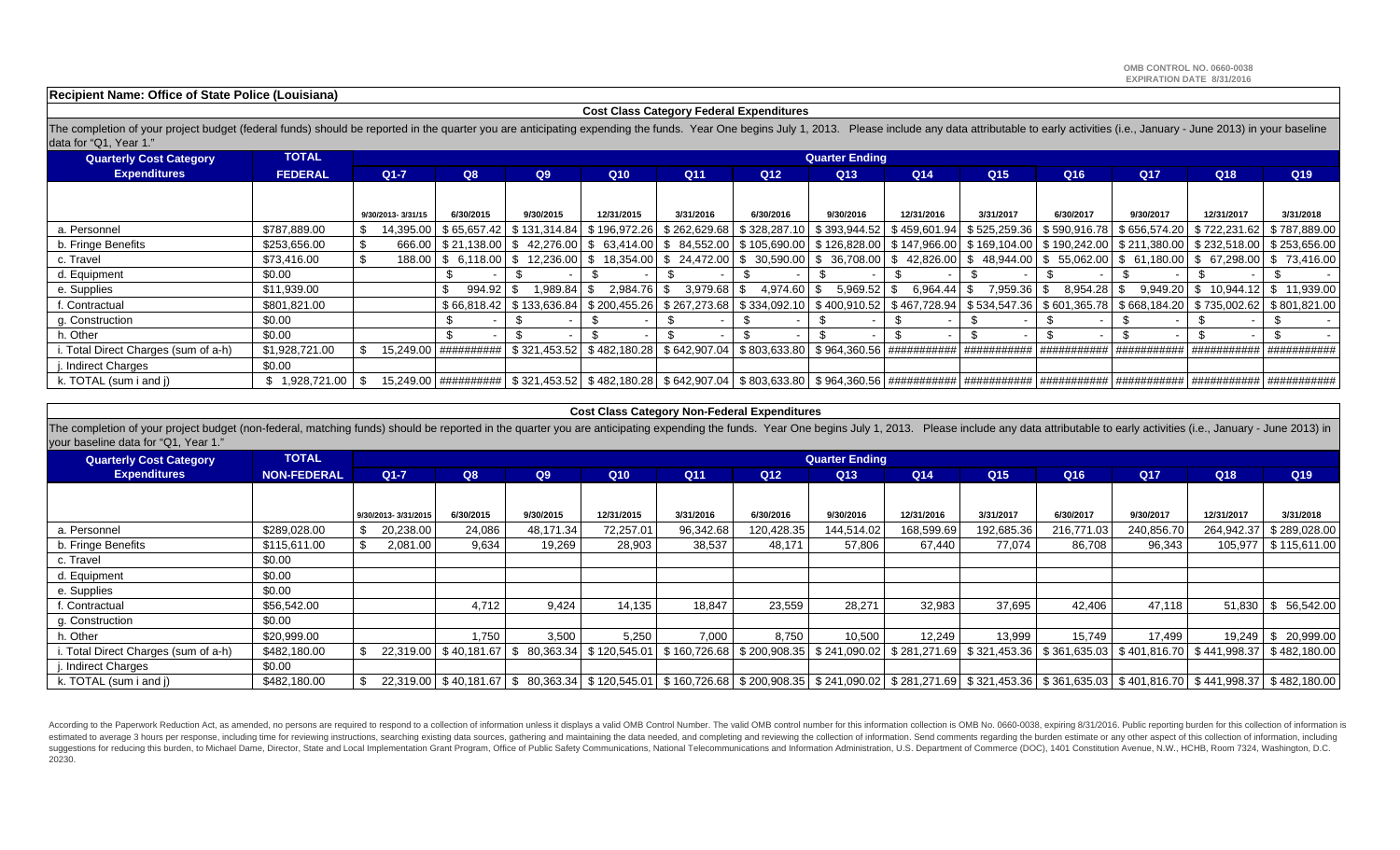# **State and Local Implementation Grant Program (SLIGP) Supplemental Application Narrative**

# **14. Phase Two Funding**

a. Describe the activities that you expect to undertake with the Phase 2 funding when it is made available to the State, Territory, or District.

Louisiana intends to perform the following activities with Phase 2 funding:

- Coverage: Identify desired coverage within the state/territory and proposed buildout phases
- Users and their Operational Areas: Gather information on potential user base and their operational areas
- Capacity Planning: Estimate current data usage and projected data usage on FirstNet
- Current Providers/Procurement: Identify current service providers and plans, procurement vehicles and barriers to adoption
- State Plan Decision: Document the process for state plan review and decision making.

Louisiana will execute a request for proposals (RFP) and award to the successful contractor(s) a contract for Consultant Services for; project management, technical assistance, data analysis, website development/maintenance, assist with education and outreach, documentation and data collection and Louisiana's SCIP update to incorporate broadband initiative.

It is difficult to elaborate in detail about the tasks as we are still waiting information from FirstNet. As we continue to consult with FirstNet and items are finalized, this will be clearer.

Louisiana is utilizing the DHS/OEC/ICTAP Mobile Data Survey Tool. We have included a link to the survey and a "job aide" on our front page of our website, as well as sending the job aide and a link to the survey via direct e-blast to all PSE's that we have identified in the State. (Fire, EMS, PSAPs, Law Enforcement, Emergency Managers) Our contractor developed the "job aide" document for us to send to all potential survey respondents to help them gather necessary information prior to completing the survey.

According to the Paperwork Reduction Act, as amended, no persons are required to respond to a collection of information unless it displays a valid OMB Control Number. The valid OMB control number for this information collection is OMB No. 0660-0038, expiring 7/31/2013. Public reporting burden for this collection of information is estimated to average 10 hours per response, including time for reviewing instructions, searching existing data sources, gathering and maintaining the data needed, and completing and reviewing the collection of information. Send comments regarding the burden estimate or any other aspect of this collection of information, including suggestions for reducing this burden, to Michael E. Dame, Director, State and Local Implementation Grant Program, Office of Public Safety Communications, National Telecommunications and Information Administration, U.S. Department of Commerce (DOC), 1401 Constitution Avenue, N.W., HCHB, Room 7324, Washington, D.C. 20230.